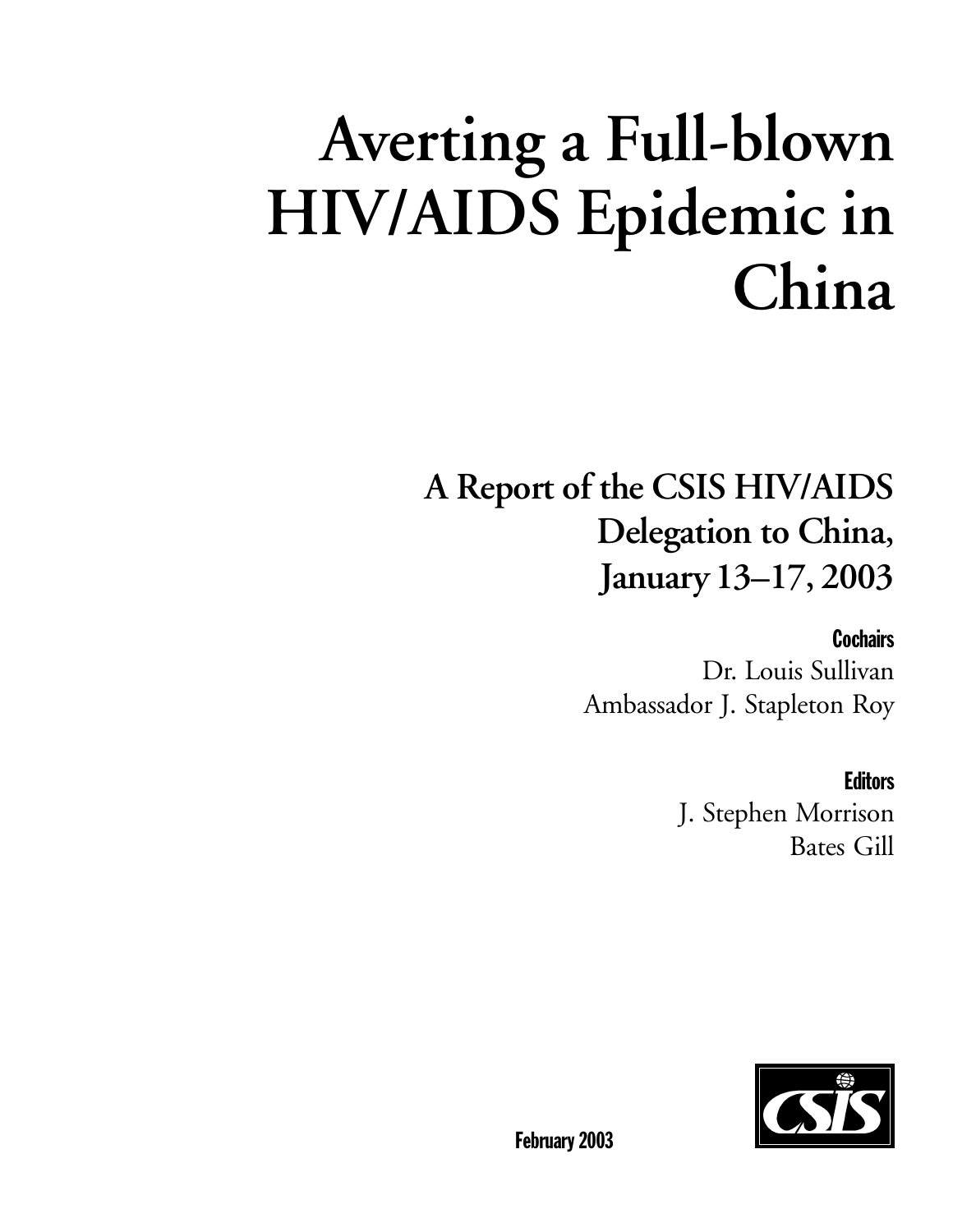# **About CSIS**

For four decades, the Center for Strategic and International Studies (CSIS) has been dedicated to providing world leaders with strategic insights on—and policy solutions to—current and emerging global issues.

CSIS is led by John J. Hamre, former U.S. deputy secretary of defense. It is guided by a board of trustees chaired by former U.S. senator Sam Nunn and consisting of prominent individuals from both the public and private sectors.

The CSIS staff of 190 researchers and support staff focus primarily on three subject areas. First, CSIS addresses the full spectrum of new challenges to national and international security. Second, it maintains resident experts on all of the world's major geographical regions. Third, it is committed to helping to develop new methods of governance for the global age; to this end, CSIS has programs on technology and public policy, international trade and finance, and energy.

Headquartered in Washington, D.C., CSIS is private, bipartisan, and tax-exempt. CSIS does not take specific policy positions; accordingly, all views expressed herein should be understood to be solely those of the author(s).

© 2003 by the Center for Strategic and International Studies. All rights reserved.

**The CSIS Press** Center for Strategic and International Studies 1800 K Street, N.W., Washington, D.C. 20006 Tel: (202) 887-0200 Fax: (202) 775-3199 E-mail: books@csis.org Web site: http://www.csis.org/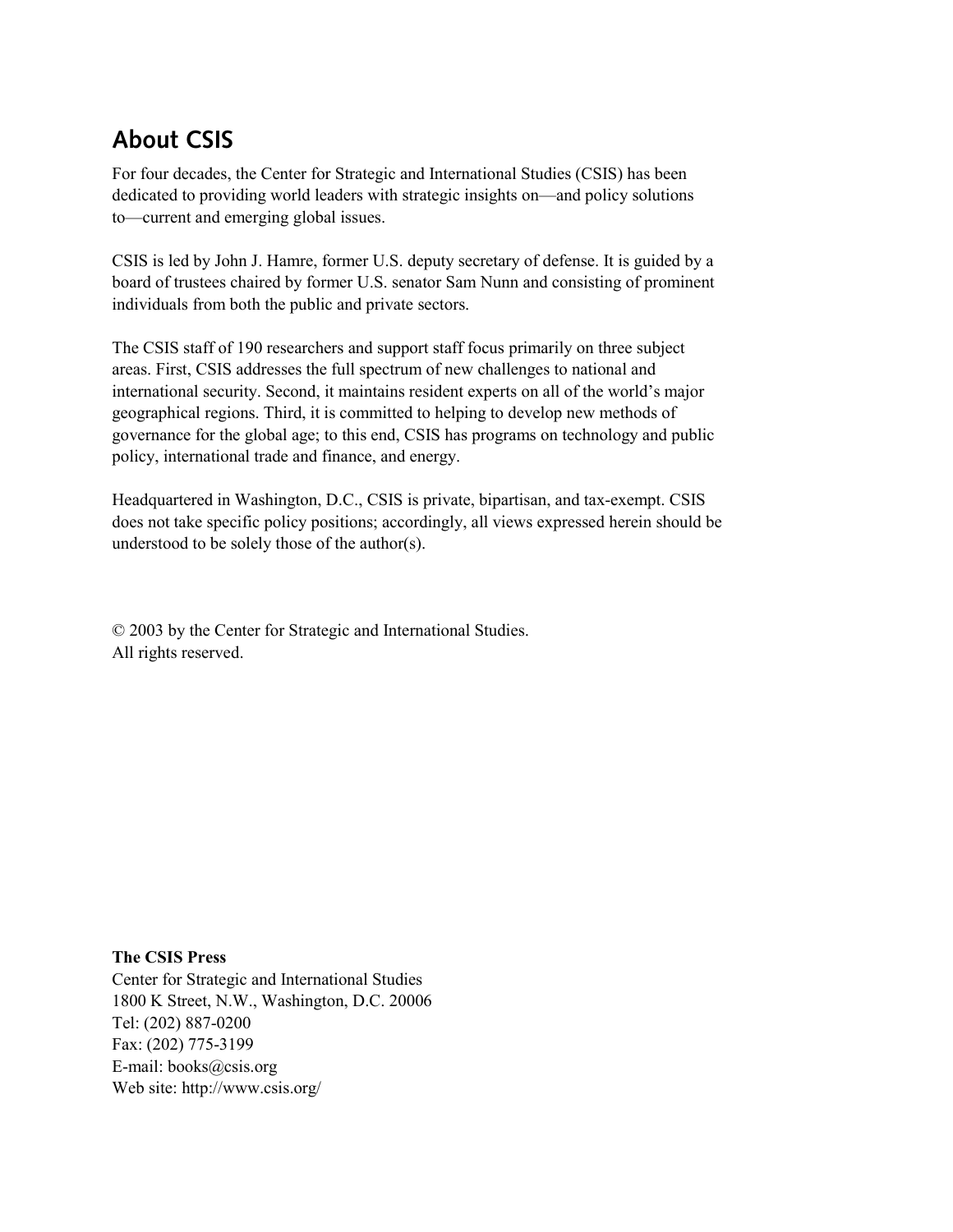# **Contents**

| Appendix A. CSIS HIV/AIDS Delegation to China14 |  |
|-------------------------------------------------|--|
|                                                 |  |
|                                                 |  |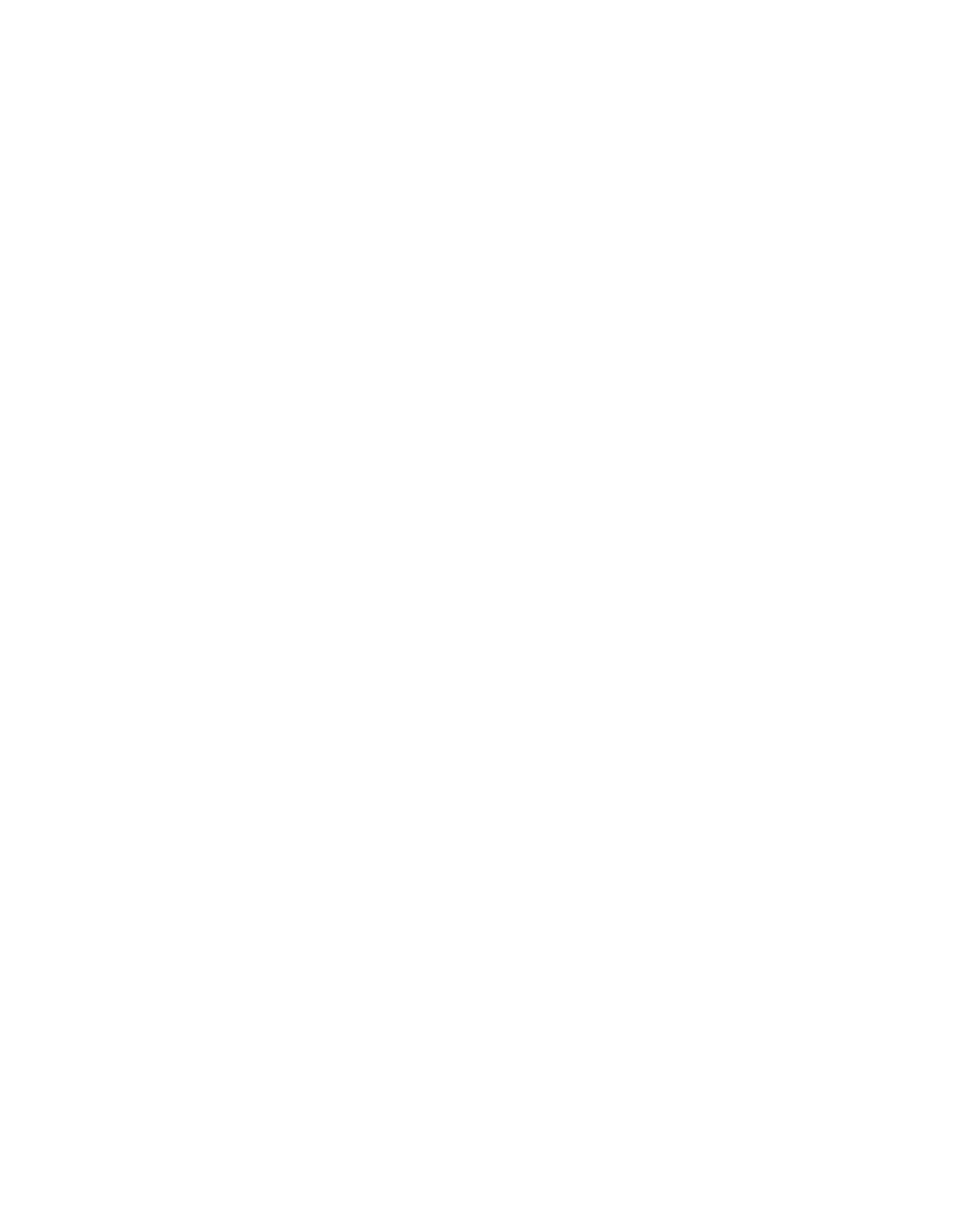# Averting a Full-blown HIV/AIDS Epidemic in China

*Edited by J. Stephen Morrison and Bates Gill* 

# **Executive Summary**

*The editors prepared this report in close consultation with members of the delegation. The report's findings and recommendations do not necessarily reflect the policies and opinions of any individual, organization, corporation, or U.S. government agency.* 

At the invitation of the Chinese minister of health, Zhang Wenkang, the Center for Strategic and International Studies (CSIS) organized a delegation visit to China from January 13–17, 2003, to examine China's approach to HIV/AIDS and discuss the merits and options for possible expanded U.S.-Chinese collaboration in this critical area.

Senator Bill Frist (R-Tenn.), U.S. Senate majority leader and cochair of the CSIS Task Force on HIV/AIDS, served as honorary chair of the delegation. Two coleaders led the group to Beijing: Dr. Louis Sullivan, president emeritus of the Morehouse School of Medicine, cochair of the Presidential Advisory Council on HIV/AIDS, and former U.S. secretary of health and human services (1989–1993); and Ambassador J. Stapleton Roy, managing director of Kissinger Associates and former U.S. ambassador to China (1991–1995).

Dr. Bates Gill, the CSIS Freeman Chair in China Studies, and Dr. J. Stephen Morrison, executive director of the CSIS Task Force on HIV/AIDS and director of the CSIS Africa Program, organized the delegation's work in close concert with the Chinese Ministry of Health. The 18-member delegation included prominent members of the U.S. government, public health, philanthropic, scientific, corporate, and public policy communities.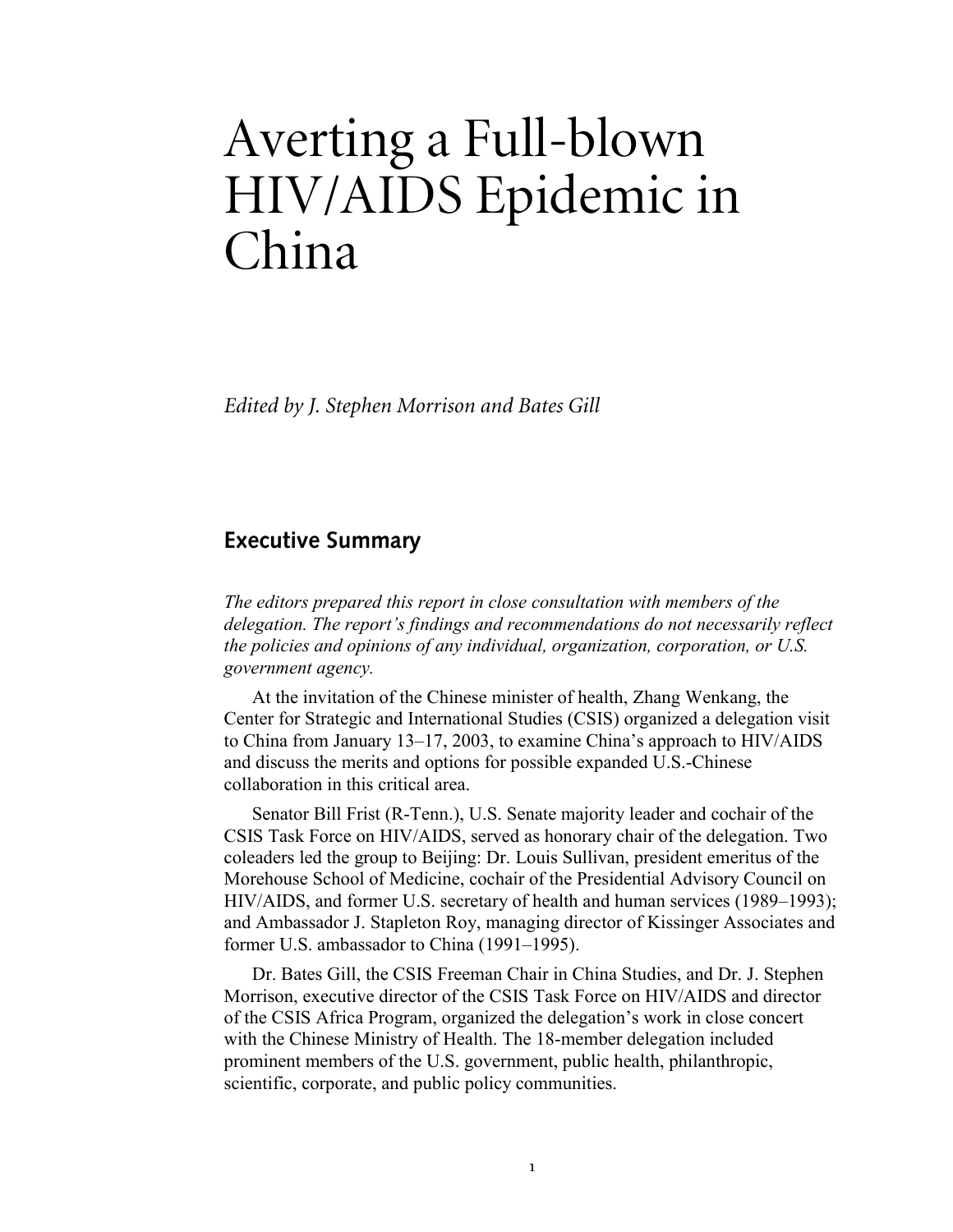During the week, Dr. Sullivan met with President Jiang Zemin and Deputy Foreign Minister Li Zhaoxing of China; Ambassador Roy met with Vice Premier Qian Qichen and Foreign Minister Tang Jiaxuan. Minister of Health Zhang spent a total of four hours with the delegation during the course of the week. The delegation interacted with some 150 Chinese attendees at a day-long conference, met with a range of officials and social organizations outside the Ministry of Health, conducted site visits to an HIV/AIDS treatment facility and other clinics, and consulted with Beijing-based international nongovernmental organizations, United Nations organizations, foundations, and foreign government representatives.

# **Findings**

**▪ CHINA IS AT RISK OF A GENERALIZED HIV/AIDS EPIDEMIC THAT BY 2010 COULD INFECT BETWEEN 10 MILLION AND 20 MILLION CHINESE WITH THE HIV VIRUS.** An epidemic of this magnitude would seriously impact China's mainstream society and economy.

**▪ THE CHINESE APPROACH TO HIV/AIDS IS MOVING IN THE RIGHT DIRECTION, ALBEIT SLOWLY.** The Chinese Ministry of Health recognizes the enormity and complexity of the threat and is leading a serious effort to preempt it, through increased funding, improved intra-governmental coordination, expanded pilot training programs, improved preventative education and awareness, and an enlarged dialogue with the international community on new partnerships.

**▪ THESE POSITIVE DEVELOPMENTS NOTWITHSTANDING, CHINA REMAINS ILL EQUIPPED TO PREEMPT A GENERALIZED HIV/AIDS EPIDEMIC.** Contributing factors are:

- $\bullet$  Insufficient high-level political will and financial commitments;
- Lack of public health care capacity;
- Poor baseline data and assessment capacity;
- $\triangleleft$  Bureaucratic and political obstacles;
- Societal prejudices and lack of awareness, education, and prevention.

**▪ IT IS IN THE U.S. NATIONAL INTEREST TO ENLARGE SIGNIFICANTLY ITS BILATERAL AND MULTILATERAL ENGAGEMENT WITH CHINA TO ASSIST IN PREEMPTING A GENERALIZED EPIDEMIC THAT WOULD HAVE CATASTROPHIC CONSEQUENCES FOR CHINA AND THE COURSE OF THE EPIDEMIC GLOBALLY.** This conclusion is consistent with President Bush's January 28, 2003, State of the Union address, in which he called for a tripling of U.S. commitments to battle HIV/AIDS in acutely affected areas of Africa and the Caribbean; the president's September 2002 National Security Strategy, in which containing the spread of HIV/AIDS is explicitly linked to U.S. global security; and discussions on HIV/AIDS during the Bush-Jiang summit of February 2002. Given the improved bilateral dialogue between the United States and China and the generational shift in Chinese leadership, the timing is propitious to create new channels of U.S.- Chinese partnerships on HIV/AIDS.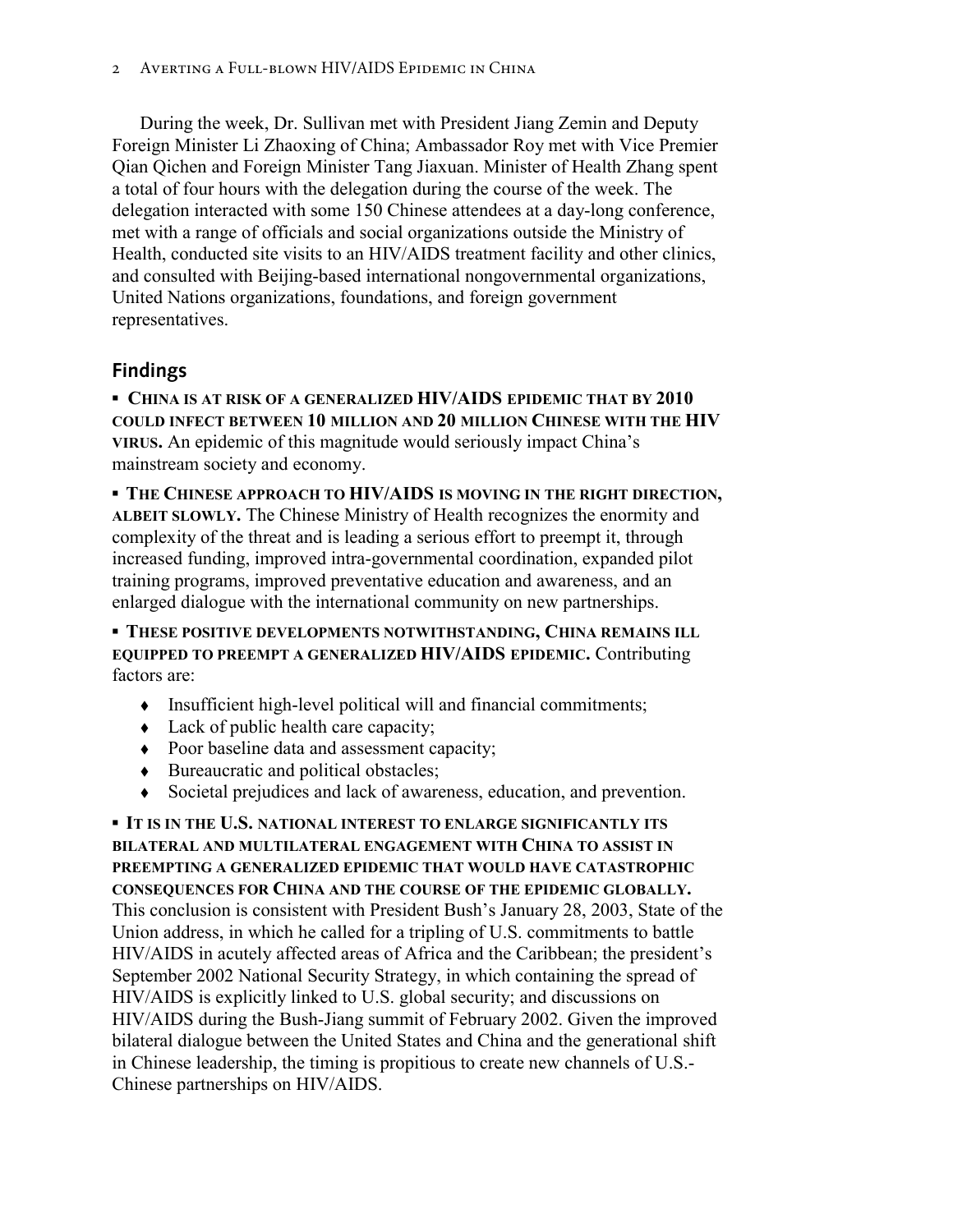# **Recommendations**

**▪ FORGE A SUSTAINED LEADERSHIP DIALOGUE.** The White House, in partnership with the secretary of state, the secretary of health and human services, and other cabinet-level leaders should seek intensified, regularized high-level contact with their Chinese counterparts to discuss HIV/AIDS, including: joint declarations; outreach to provincial leadership; targeted efforts to assist senior policymakers in estimating potential future economic costs of the epidemic; collaboration on global concerns, such as the pandemic's impact on security; and planning for steep future demands for low-cost and high-volume medications.

**• EXPAND OPERATIONAL COLLABORATION.** U.S. operational agencies—National Institutes of Health (NIH), Centers for Disease Control and Prevention (CDC), and the U.S. Agency for International Development (USAID)—should expand technical assistance to strengthen promising emergent Chinese policy initiatives. Efforts should be made to incorporate contributions by other agencies such as the Peace Corps and the Department of Labor, and to facilitate expanded engagement by U.S. foundations and nongovernmental organizations (NGOs). Support should be concentrated on:

- National surveillance and data collection systems in China;
- Media and educational campaigns aimed at youth and China's migrant worker population;
- Preparation of a credible national action plan to bring to scale current pilot schemes;
- Support for training, planning, and budgeting initiatives, especially at provincial levels, with a focus on informed, comprehensive approaches to treatment;
- Development of an effective model for community- and family-based delivery of public health services to poor, rural populations that incorporates Chinese and external NGOs into new public-private partnerships;
- Establishment of a high-level coordination mechanism to ensure an authoritative, comprehensive, and multisectoral approach, including the mobilization of provincial and local leadership.

**• STRENGTHEN DONOR SUPPORT.** The U.S. administration should invest more diplomatic energy in bringing greater coherence and coordination to external assistance to China. The United Nations Theme Group in Beijing provides a ready vehicle for donor cooperation, and the World Bank has unrealized potential for HIV/AIDS cooperation.

# **Conclusion**

The moment is ripe for enlarging U.S.-Chinese partnerships to avert a full-blown HIV/AIDS epidemic in China. The recommendations here are squarely in the U.S. national interest and represent a new and dynamic health diplomacy that links the threat of global infectious disease with U.S. foreign policy and security priorities.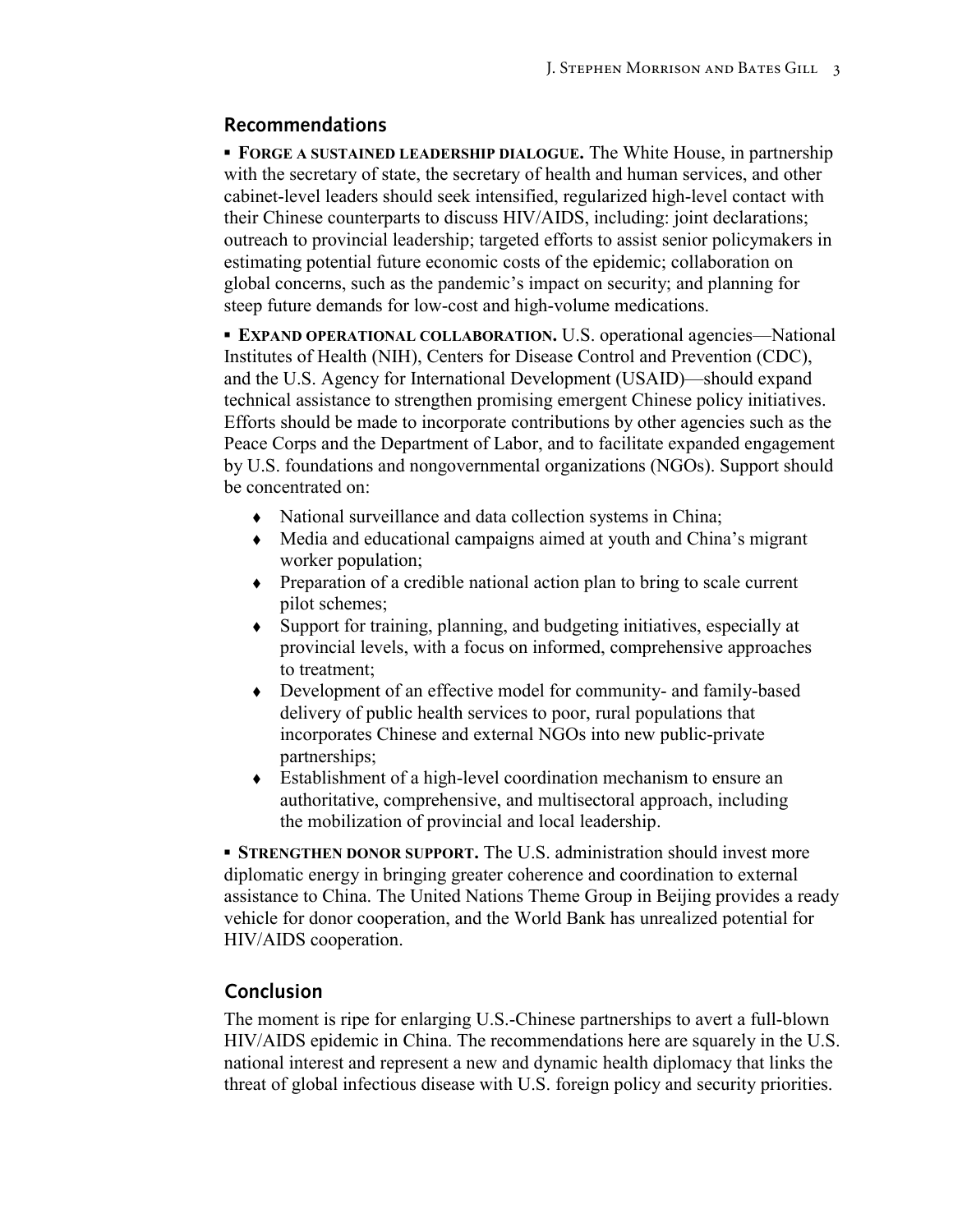### **Introduction**

At the invitation of the Chinese minister of health, Zhang Wenkang, the Center for Strategic and International Studies (CSIS) organized a senior-level delegation visit to China from January 13–17, 2003. Its aims were to examine the evolving Chinese approach to battling HIV/AIDS and discuss with Chinese counterparts the merits and options for possible expanded U.S.-Chinese collaboration in this critical area.

Senator Bill Frist, U.S. Senate majority leader and cochair of the CSIS Task Force on HIV/AIDS, agreed to be the honorary chair of the delegation, and provided a videotaped opening address that launched a daylong conference at the outset of the delegation visit. Two coleaders headed the group: Dr. Louis Sullivan, president emeritus of the Morehouse School of Medicine, cochair of the Presidential Advisory Council on HIV/AIDS, and former secretary of health and human services (1989–1993); and Ambassador J. Stapleton Roy, managing director of Kissinger Associates, and former U.S. ambassador to China (1991– 1995). Senator John Kerry, the other cochair of the CSIS Task Force and ranking minority member on the Senate Foreign Relations Asia Subcommittee, supported the CSIS mission and its subsequent call for expanded bilateral collaboration with China on HIV/AIDS.

The 18-member delegation included prominent members of the U.S. government, public health, philanthropic, scientific, corporate, and public policy communities concerned with HIV/AIDS issues globally and in China. A list of delegation members and the delegation's itinerary while in China can be found in appendixes A and C, respectively.

Dr. Bates Gill, the CSIS Freeman Chair in China Studies, and Dr. J. Stephen Morrison, executive director of the CSIS Task Force on HIV/AIDS and director of the CSIS Africa Program, organized the delegation's work in close concert with the Chinese Ministry of Health. Also integral to the mission's success were Clark T. Randt Jr., U.S. ambassador to China, Kurt Tong, counselor for environment, science, and technology at the U.S. embassy in Beijing, and Andrew Thompson, research associate with the CSIS Freeman Chair in China Studies.

During the week Dr. Sullivan met with President Jiang Zemin and Deputy Foreign Minister Li Zhaoxing of China; Ambassador Roy met with Vice Premier Qian Qichen and Foreign Minister Tang Jiaxuan. At these meetings with senior Chinese leaders, Dr. Sullivan and Ambassador Roy were able to draw their attention to the issue of HIV/AIDS in China and convey the aims of the delegation. Minister of Health Zhang spent four hours with the delegation and accepted the invitation extended to him by Senator Frist (in his capacity as cochair of the CSIS HIV/AIDS Task Force) to lead a delegation to the United States later in 2003 to continue discussions, in exchanges organized by CSIS, on cooperation in addressing the challenge of rising HIV/AIDS infections.

In his videotaped address to the conference opening the delegation's visit to Beijing, Senator Frist emphasized: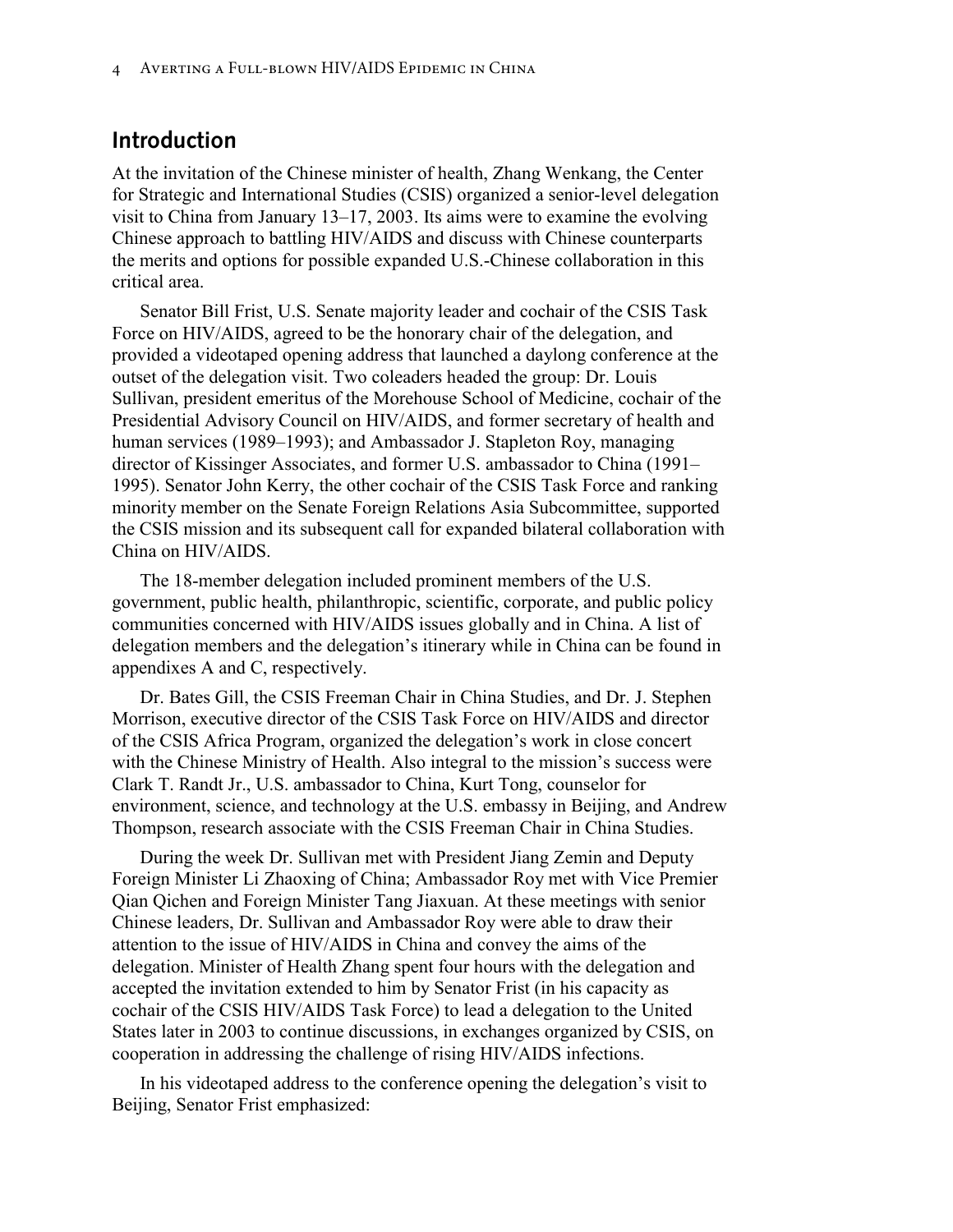The conversations you will have this week have the potential to shape this decisive moment in the history of the disease in two critical ways. First, China has the opportunity to contain the HIV/AIDS threat. And by doing so it can become a model for aggressive and effective response to the disease. The second opportunity concerns our two countries. Together we can turn this moment of cooperation on HIV/AIDS and related diseases into a vital, new dimension in our bilateral relationship.<sup>\*</sup>

In addition to meetings with Minister Zhang, the delegation interacted with some 150 Chinese attendees in a daylong conference entitled, "China-U.S. Cooperation on HIV/AIDS Prevention and Control Strategy"; met with a range of other officials and social organizations outside the Ministry of Health; conducted site visits to one of the country's largest HIV/AIDS treatment and care facilities and other clinics; and consulted with Beijing-based international nongovernmental organizations (NGOs), United Nations organizations, and foreign government representatives. Ambassador Clark T. Randt also kindly hosted an evening reception, which afforded additional opportunities for the delegation to interact with Chinese counterparts.

At the conclusion of the visit, Minister of Health Zhang outlined his hope that the follow-on CSIS conference on HIV/AIDS in Washington would: examine how NGOs can be enlisted to provide public health services in poor, rural settings in China (in this regard, he explicitly asked that CSIS bring to the table major U.S. NGOs); explore support for a proposal under discussion with Project HOPE to establish a large-scale training center in Beijing at the Chinese Center for Disease Control and Prevention and at 10 demonstration sites across China; examine central coordination mechanisms for advancing an authoritative, multisectoral national policy; and discuss with U.S. pharmaceutical companies possibilities for arranging access to more affordable HIV/AIDS medications. Minister Zhang said he intended to include in his delegation senior representatives of other ministries and Chinese nongovernmental groups. He also indicated his willingness to discuss augmentation of the mission of the Peace Corps in China to include healthcare-related issues.

# **Findings**

I

#### **▪ CHINA IS AT RISK OF A GENERALIZED HIV/AIDS EPIDEMIC THAT COULD RESULT IN BETWEEN 10 MILLION AND 20 MILLION HIV-POSITIVE CHINESE BY 2010.**

At these numbers, China would have the first- or second-largest number of HIVinfected people by the end of the decade. Moreover, the country's HIV/AIDS infections would have spread to affect a far broader swath of China's mainstream society and economy. Quick, effective preventive action is essential to reduce transmission of the epidemic within high-risk populations and from them into China's overall population of 1.3 billion.

<sup>\*</sup> The full text of Senator Frist's speech can be found in appendix B.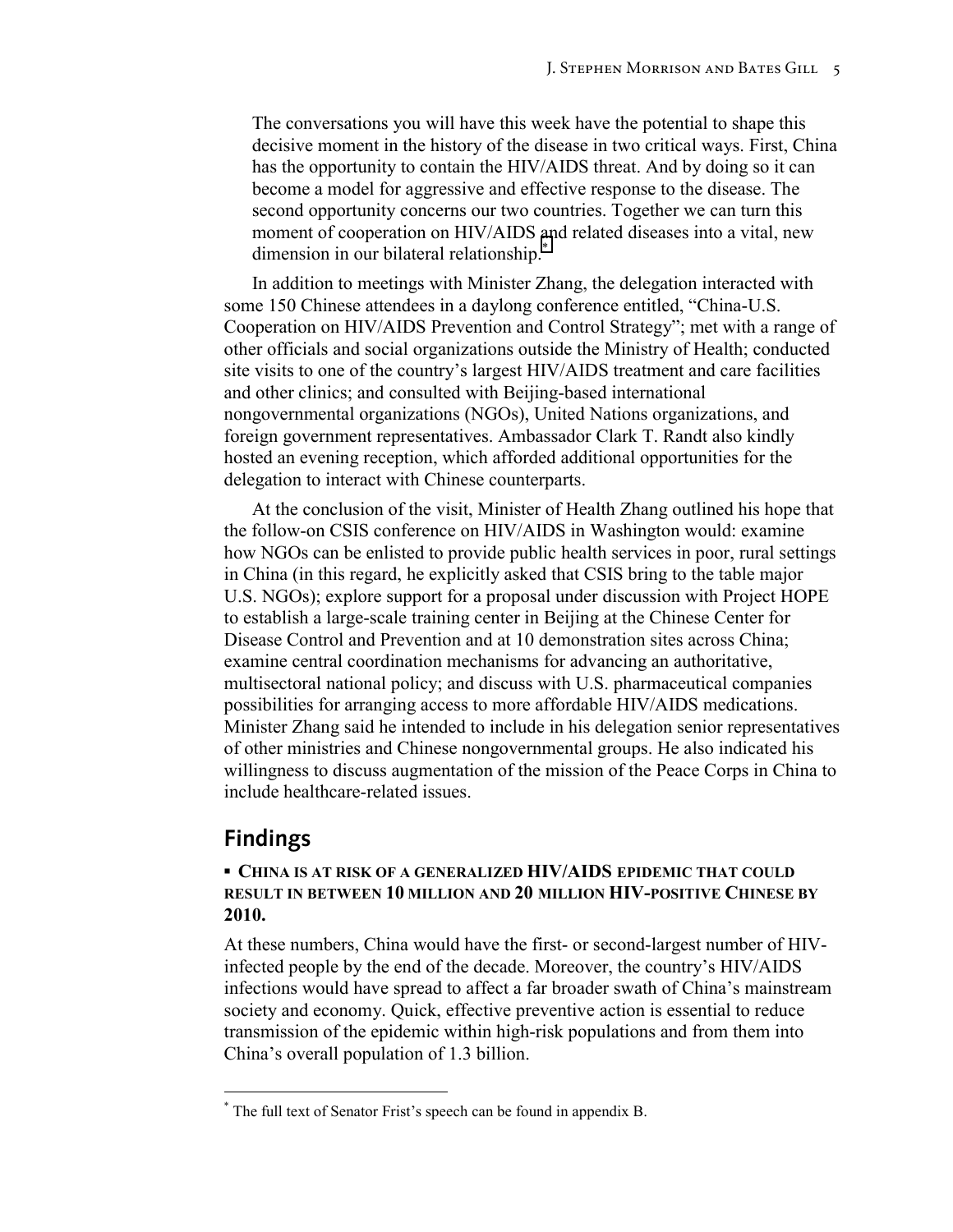#### **▪ THE CHINESE APPROACH TO HIV/AIDS IS MOVING IN THE RIGHT DIRECTION, ALBEIT SLOWLY AND HINDERED BY INADEQUATE POLITICAL AND FINANCIAL COMMITMENTS.**

The delegation strongly believes that, despite continued problems and uncertainties, China is steadily moving forward in its approach to HIV/AIDS. As one long-time resident observer quietly emphasized to the delegation, "Over the long term, China will deal with HIV/AIDS. The battle at the central level is being won." The issue is whether that progress will be quick and substantial enough to forestall a generalized epidemic.

The Chinese Ministry of Health recognizes the enormous and complex problem it faces and has begun to lead a serious effort to combat it, including a more open approach to the international community. Since 2001, the Chinese Ministry of Health has established a Center for Disease Control and Prevention, launched an ambitious five-year national action plan, and secured increased central government funding for HIV/AIDS awareness, prevention, and treatment programs.

They are seeking to expand surveillance and pilot prevention programs to reach high-risk populations, which may soon yield concrete results at local levels.

Central government spending on HIV/AIDS prevention and treatment was increased to 100 million RMB a year (approximately \$12 million), and the safety of national blood banks has been upgraded, funded by a 1.5 billion RMB government bond issue. Expanded pilot treatment training schemes are now in preparation for over 100 sites across the nation, and during the CSIS visit, delegation members Charles Sanders and John Howe of Project HOPE announced a joint program with the Chinese Ministry of Health to establish 10 HIV/AIDS treatment training centers.

Consultations with donors have improved, centered within the countrycoordinating mechanism established to develop applications to the Global Fund to Fight AIDS, TB, and Malaria.

There is increased discourse among policymakers on how to create a more effective and authoritative high-level coordinating body to overcome bureaucratic rigidities and resistance at the provincial levels. China's new leadership, emerging from the  $16<sup>th</sup>$  Party Congress in November 2002, has signaled early interest in rural poverty and social stability, which may create an opening for affirming HIV/AIDS as a national priority. In this regard, discussions are actively under way on means to enlist provincial leaders formally in 2003 into policy and budgetary commitments on HIV/AIDS.

The delegation was struck by the far greater openness in the Chinese media and elsewhere to public discussion of HIV/AIDS, by comparison with just a year or two ago. Persons living with HIV are now permitted to organize themselves and have begun to acquire a national voice. Other Chinese nongovernmental bodies, such as the China AIDS Network and the Chinese Foundation for the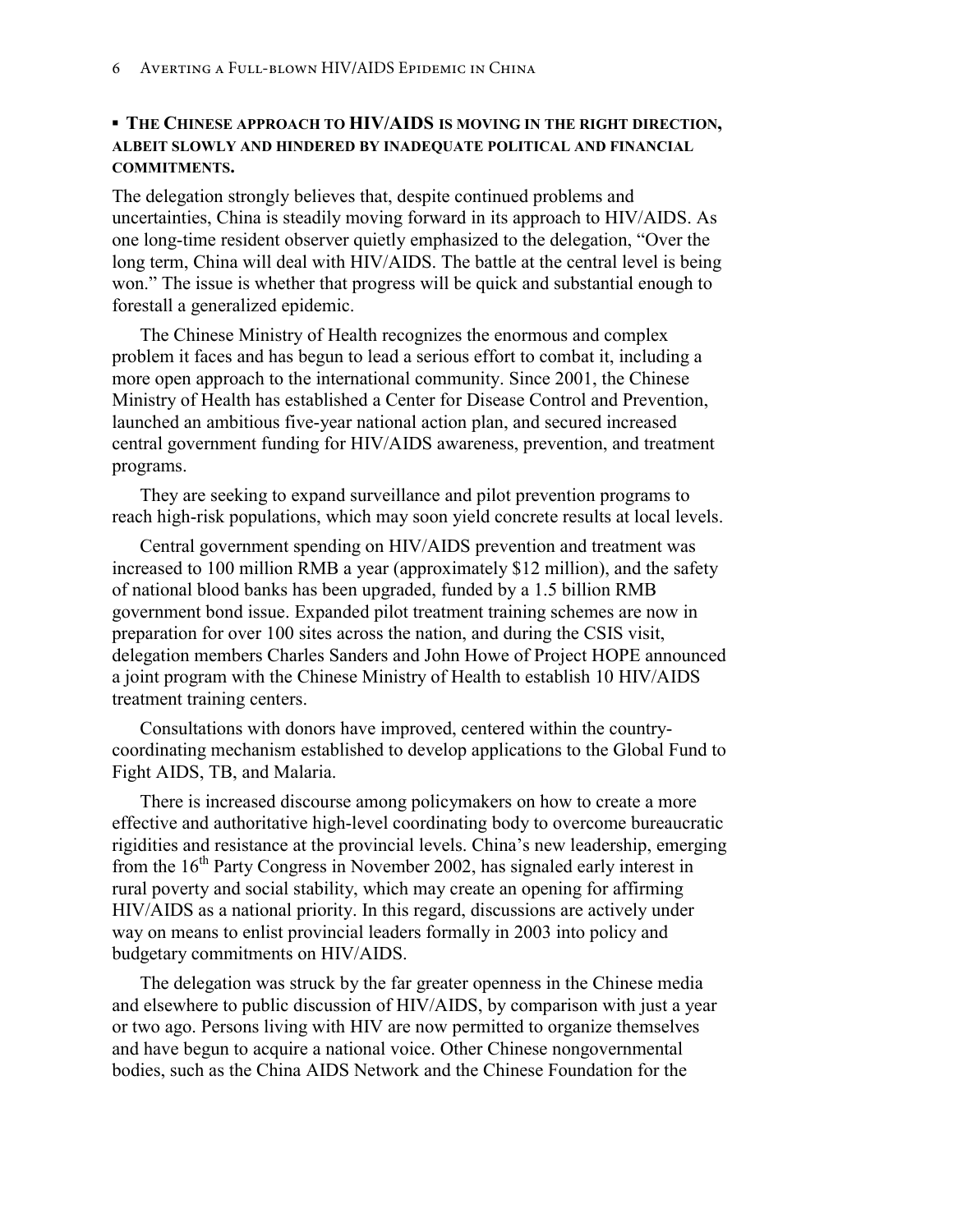Prevention of Sexually Transmitted Diseases and AIDS, are increasingly important influences.

**▪ HOWEVER, DESPITE THESE POSITIVE DEVELOPMENTS, CHINA REMAINS ILL EQUIPPED TO CONFRONT ITS HIV/AIDS CHALLENGE. IF A GENERALIZED EPIDEMIC IN CHINA IS TO BE AVERTED, GREATER URGENCY IS REQUIRED TO ESTABLISH A NATIONWIDE PREVENTION PROGRAM LED BY CHINA'S NATIONAL POLITICAL LEADERS, BACKED BY SUBSTANTIALLY HIGHER RESOURCE COMMITMENTS.** 

The delegation identified four stark challenges to effective action against HIV/AIDS in China.

- 1. *Bureaucratic and political obstacles.* While the Chinese Ministry of Health appears seized by China's HIV/AIDS challenge, it faces political and bureaucratic obstacles in three key directions.
	- First, the ministry needs clear and unambiguous support from above: the senior-most leadership in China has thus far kept a relatively low profile on the issue.
	- Second, the ministry has difficulties generating support and action from other ministries and agencies across the bureaucratic system.
	- $\bullet$  Third, the ministry (and central authorities generally) meet resistance from below: provincial and local authorities, for a variety of reasons, are not adequately monitored, coordinated, or funded to assure an effective and comprehensive response to the spread of HIV/AIDS.

The Ministry of Health, despite its best efforts, lacks the budget or authority to overcome these obstacles. The National Coordinating Committee on HIV/AIDS and Sexually Transmitted Diseases, an interministerial body created in 1996 and chaired by Vice Premier Li Lanqing, has only met four times, to limited effect. Two years ago, plans were put forward to strengthen the Coordinating Committee by instituting a secretariat for the body and housing it in the State Council, China's cabinet. However, bureaucratic battles and resource constraints resulted in the secretariat being placed at a lower level, as a unit within the Ministry of Health's Center for Disease Control and Prevention, where it has inadequate authority to coordinate and "ride herd" across ministries.

2. *Poor baseline data and assessment capacity.* While Chinese officials estimate there are more than 1 million HIV-infected persons in China, there are only some 30,000 officially diagnosed and registered cases of HIV/AIDS in the country. Lacking a comprehensive surveillance and testing system, the country's public health officials cannot accurately calculate the scope of the infection's spread and determine how to effectively target at-risk populations.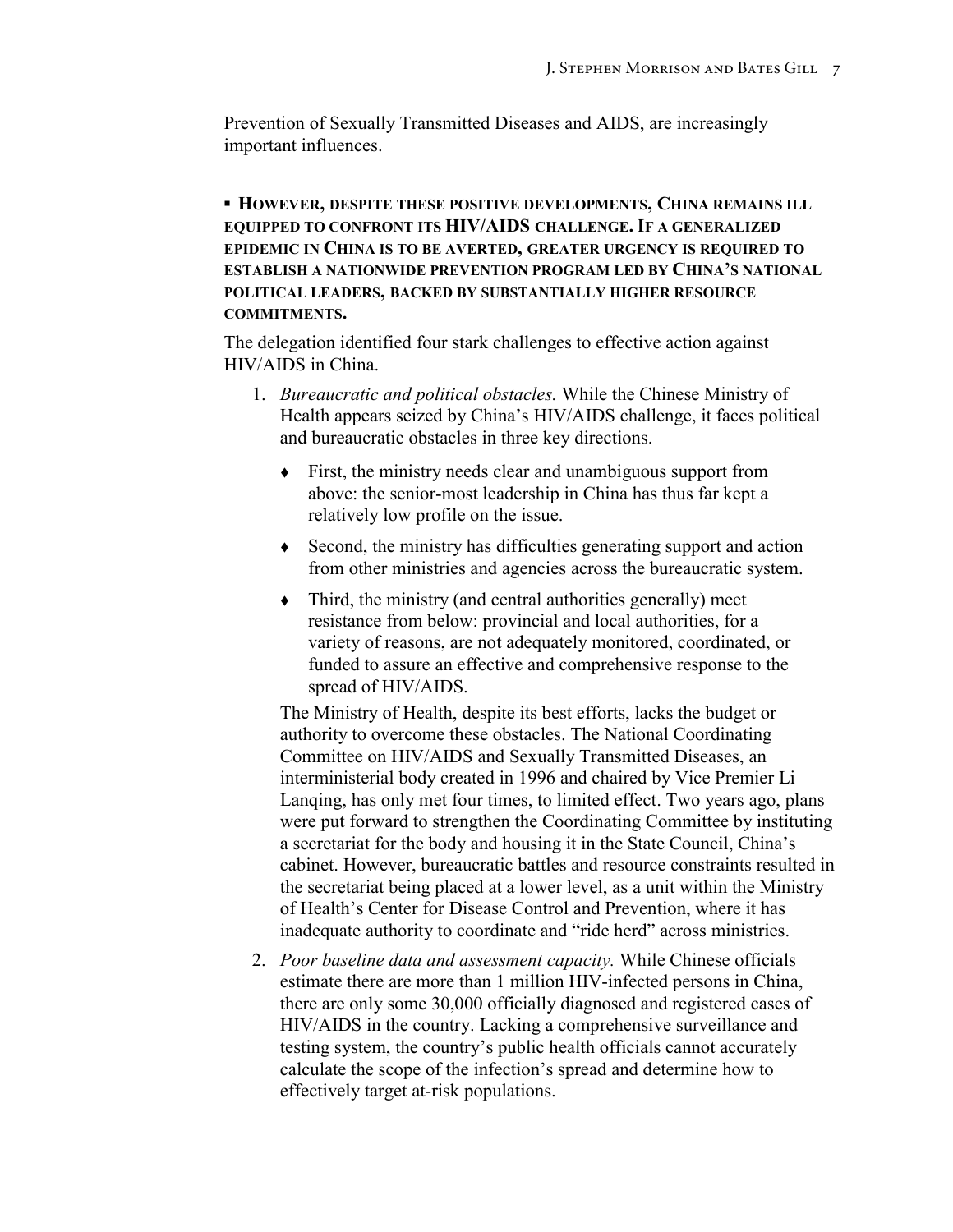#### 8 Averting a Full-blown HIV/AIDS Epidemic in China

Equally important, they lack the hard evidence to convince skeptics of the seriousness of the looming threat. Health officials emphasized to the delegation how difficult it is to make the case persuasively to China's leadership that a concerted national mobilization against HIV/AIDS is needed—urgently—to preempt a catastrophe. This is due to weak national surveillance data (there are only approximately 150 national sentinel sites for all of China, and several of these sites are not fully functional), resistance at local and provincial levels (where attention to HIV/AIDS, it is feared, will scare away outside investment), and lack of evidence to date that HIV/AIDS truly threatens China's future economic growth and social stability.

Existing surveillance sites predominantly monitor at-risk populations, including intravenous drug users and commercial sex workers, and thus provide only partial insight into the spread of HIV within the general population.

There are no provisions available for voluntary HIV testing for the public. Delegation members found that Chinese interlocutors were frequently unable to provide consistent and specific data.

3. *Lack of public healthcare capacity.* The country's fraying healthcare system lacks sufficient capacity at this point to deal with HIV/AIDS: only some 50 to 100 Chinese doctors understand how to diagnose and treat HIV infection and the onset of AIDS, and few spend time regularly in remote regions of the country where the hundreds of thousands of persons living with HIV/AIDS reside. Training, technical assistance, and well-targeted financial support across a range of disciplines—epidemiological, medical, scientific, educational—are sorely needed at national, provincial, and local levels to establish testing, prevention, and care programs as well as to expand small, promising pilot programs in pockets across the country. In the absence of antiretroviral medications, it will be important to enhance prevention and treatment of the opportunistic infections most likely to be seen in China, most notably tuberculosis.

Chinese counterparts repeatedly emphasized affordable access to antiretroviral medications as a priority in their battle against HIV/AIDS. Inadequate attention appears to have been given to training and other infrastructural requirements for effective treatment and to how to reduce the risk of drug-resistant strains of HIV emerging in China. Even less consideration was given to effectively utilizing existing low-cost, offpatent medicines for treating opportunistic infections, which are currently not reaching patients.

National budgetary commitments to HIV/AIDS, though rising, nonetheless still fall woefully short of requirements. In 2003 and 2004, projected total commitments, according to UN sources, are approximately \$62 million—including spending at central, provincial, and local levels and in fact are projected to drop in subsequent years.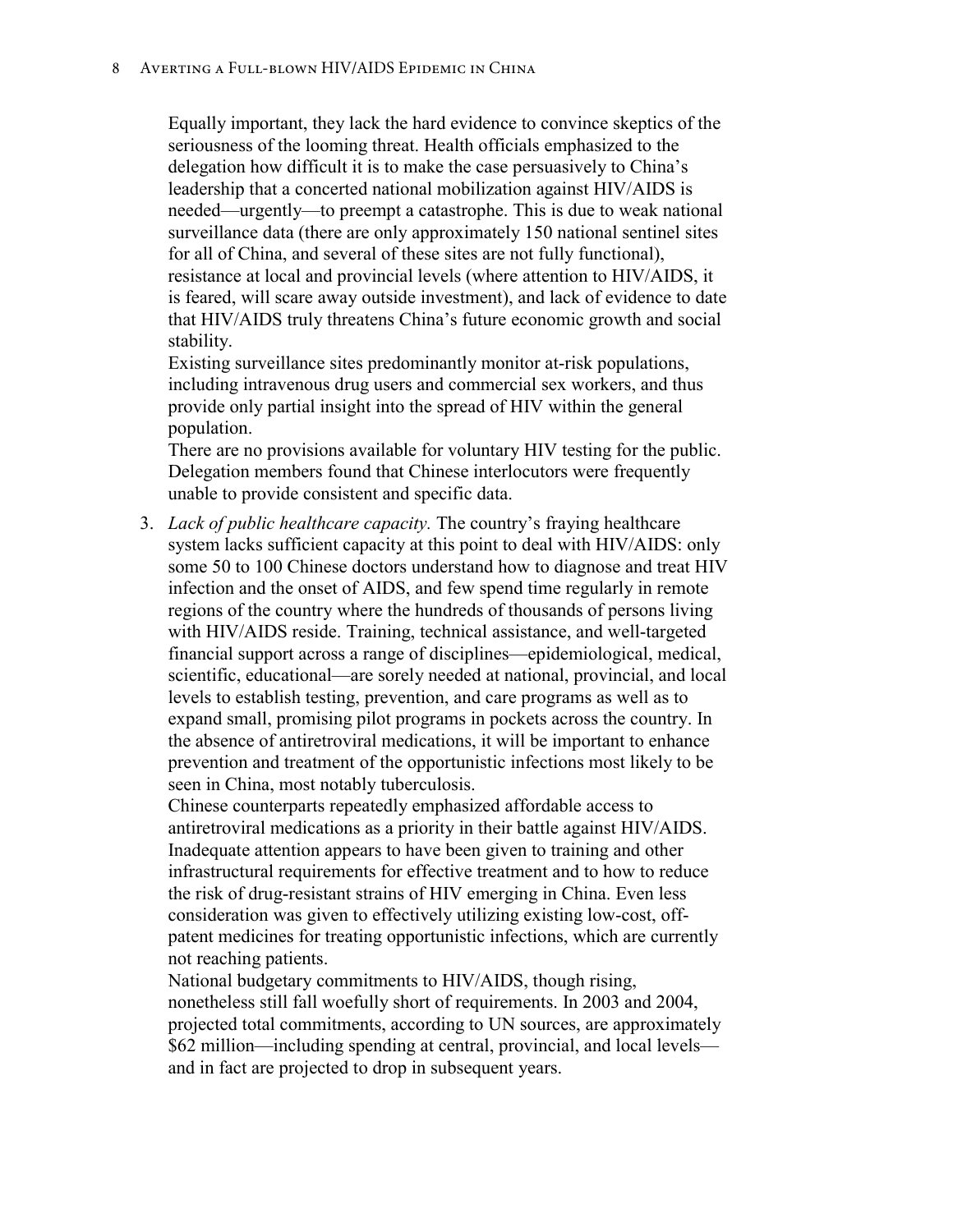4. *Societal prejudice and lack of awareness, education, and prevention.* Public awareness of HIV/AIDS and understanding of ways to prevent infection, though rising, are still exceptionally low in many high-risk populations and among the broader public. According to briefings the delegation received from international government organizations in Beijing, only about 55 percent of the Chinese population have an awareness of HIV and an even lower percentage know how to protect against infection. This is especially troubling, as nearly all of the hundreds of thousands of HIV-positive individuals in China do not know they are infected or how to prevent transmission to others.

Moreover, public discussion of sexual topics and HIV-related preventive measures, such as condom use or needle exchange, remains awkward in China, as in many countries. At the same time, intense prejudice surrounds the disease, which is widely regarded as an affliction restricted to marginal, morally suspect populations. Views such as "they brought it on themselves" or "it can't happen to me" are widespread. Those rendered HIV-positive through tainted blood supplies are spared this public opprobrium and receive more sympathetic attention, resulting in greater willingness to devote public resources to addressing this aspect of the problem.

As a result, legal, cultural, and political barriers impede interventions to stem risk-taking behaviors, especially among high-risk groups such as injecting drug users, commercial sex workers, and men who have sex with men. Indeed, the illegitimacy and stigma attached to these groups, and the threat of legal or moral retribution, motivate them to go underground. In some instances, actions by the judiciary and public security personnel clash with efforts by the Ministry of Health to facilitate access to high-risk groups in order to alter behavior.

#### **▪ IT IS IN THE U.S. NATIONAL INTEREST TO ENLARGE SIGNIFICANTLY ITS BILATERAL AND MULTILATERAL ENGAGEMENT WITH CHINA TO ASSIST IN PREEMPTING A GENERALIZED EPIDEMIC THAT WOULD HAVE CATASTROPHIC CONSEQUENCES FOR CHINA AND THE COURSE OF THE EPIDEMIC GLOBALLY.**

This finding tracks closely with President Bush's National Security Strategy, issued on September 17, 2002. In that document, President Bush argued that the United States must lead the world in efforts to reduce HIV/AIDS, in order to guarantee U.S. security. That involves partnering with China, an emerging global power and home to one-quarter of the world's population, to improve public health, strengthen medical systems, and expand development opportunities.

As the epicenter of the pandemic steadily shifts to Eurasia, China quickly appears at the forefront of the world's strategic confrontation with HIV/AIDS, owing to its unrivalled scale, its complexity, and its regional and global standing. Whether preemption succeeds or fails there will be decisive to the course of the pandemic and to the stability and future economic growth of China.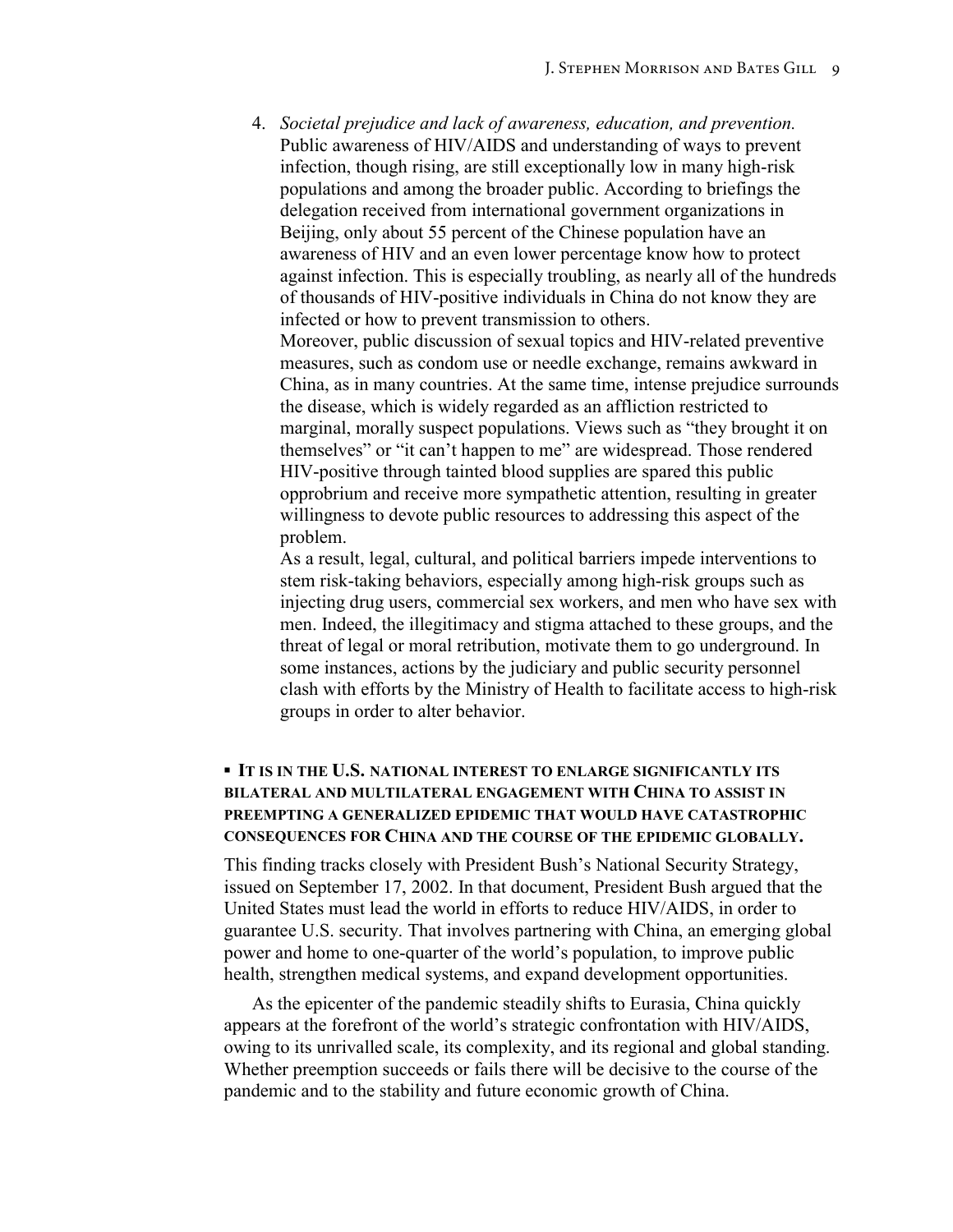Given China's dynamic and expanding integration into the global system, its HIV/AIDS challenge will become a growing concern for China's neighbors in Asia and for countries around the world, including the United States.

Given the currently stable and generally positive bilateral relationship between the United States and China, the timing is propitious to create new channels for U.S.-Chinese partnerships on HIV/AIDS. The Chinese government has unequivocally signaled its openness to U.S. advice and strong interest in expanded U.S. technical support. China's senior leadership is in the midst of a generational shift of power and reportedly is inclined to take a fresh look at newly emergent challenges to China's future, including HIV/AIDS.

President Bush and President Jiang discussed the importance of enhanced collaboration on HIV/AIDS when they met in February 2002. Shortly afterwards, in June 2002, Health Minister Zhang and Health and Human Services Secretary Tommy Thompson signed in Washington a Memorandum of Understanding that has led to expanded NIH and CDC assistance. This assistance, combined with new programs announced by the U.S. Agency for International Development (USAID) in October 2002, totals approximately \$20 million spread over a fiveyear period.

# **Recommendations**

President Bush announced in his State of the Union address on January 28, 2003, that the United States would triple its aid to combat HIV/AIDS in Africa and the Caribbean, from \$1 billion to \$3 billion per annum. That dramatic leadership reaffirms the centrality of the HIV/AIDS threat to the world community and creates an opportunity to expand substantially the U.S. partnership with China as it begins to confront HIV/AIDS more actively.

The delegation strongly endorses Senator Frist's belief that U.S. support to China on HIV/AIDS should become an enduring, significant dimension of the U.S.-China bilateral relationship. There is no question that it is in the U.S. national interest to see China succeed in reversing the rising trend line in HIV infections and thereby avert a generalized epidemic. A strong bipartisan coalition should be engaged in the opening of new channels of U.S.-Chinese collaboration on HIV/AIDS, and that effort, both humanitarian and strategic, should be insulated from future upswings in tension in other important areas of the bilateral relationship.

However, prudence and humility should guide the proposed expansion of U.S. engagement with China on HIV/AIDS. The many obstacles China faces internally in confronting its HIV/AIDS challenge effectively will have to be dealt with honestly, carefully, and with political sensitivity as the U.S. expands its engagement with China on these issues. Informed realism and pragmatism will be essential in overcoming key obstacles, gaps, and policy dilemmas.

Humility is in order given the United States' own history, in which issues of sexuality, reproductive rights, criminality, morality, stigma, and personal liberties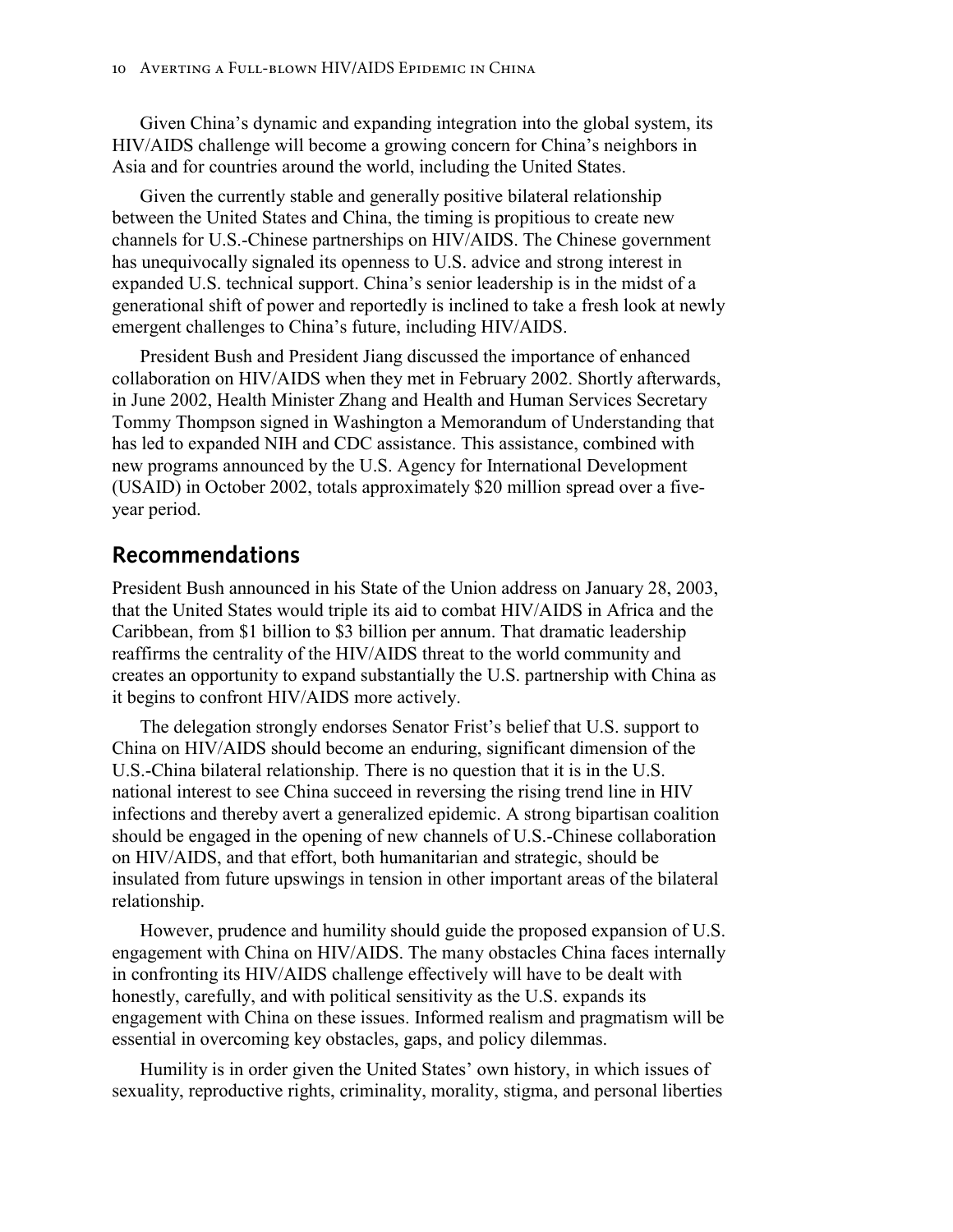have proven highly sensitive, complex, and divisive. At critical moments in U.S. policy debates on HIV/AIDS, a lack of coherence and consensus has delayed effective action, and concerted work has been essential to find a feasible way forward. The United States should not be surprised that China confronts similar challenges that are compounded by China's exceptional scale and complexity, as well as by its highly preliminary understanding of the dynamics of the epidemic.

That said, conviction and speed will be equally important, given the catastrophic consequences that China and the larger global community will bear if the virus spreads to China's overall population.

The delegation believes that U.S. priorities should be to:

- Institute high-level, regular U.S.-Chinese exchanges on HIV/AIDS, aimed at solidifying a leadership consensus on priority interventions;
- Enlarge targeted diplomatic and technical and material support that strengthens those Chinese authorities initiating coherent policies and programs to combat HIV/AIDS;
- Bolster donor coherence through intensified coordination and engagement involving the United Nations, the World Bank, other key donors, and private-public partnerships.

#### **▪ FORGE A SUSTAINED LEADERSHIP DIALOGUE.**

President Bush, in partnership with Vice President Richard Cheney, Secretary of State Colin Powell, and Secretary of Health and Human Services Tommy Thompson, should seek intensified, regularized high-level contact with their Chinese counterparts to discuss HIV/AIDS, in order to bring greater attention and action to the issue among China's senior-most leaders. Other cabinet-level leaders, in coordination with the Department of Health and Human Services and the State Department, should integrate, as appropriate, the HIV/AIDS issue into their bilateral contacts with China.

The focus could include: joint declarations; outreach to provincial leadership; targeted efforts to assist senior policymakers in estimating potential future economic costs of the epidemic; collaboration on global concerns, such as the pandemic's impact on security (a topic for possible UN Security Council consideration); engagement of the business community; and planning for steep future demands for low-cost and high-volume medications.

Intensified bilateral dialogue with China on HIV/AIDS will need to be accompanied by assignment of higher priority to the issue in interagency councils on U.S.-China relations.

#### **▪ EXPAND OPERATIONAL COLLABORATION.**

The delegation recommends that U.S. technical support to China be doubled in fiscal year 2004 and doubled again in fiscal year 2005, in line with President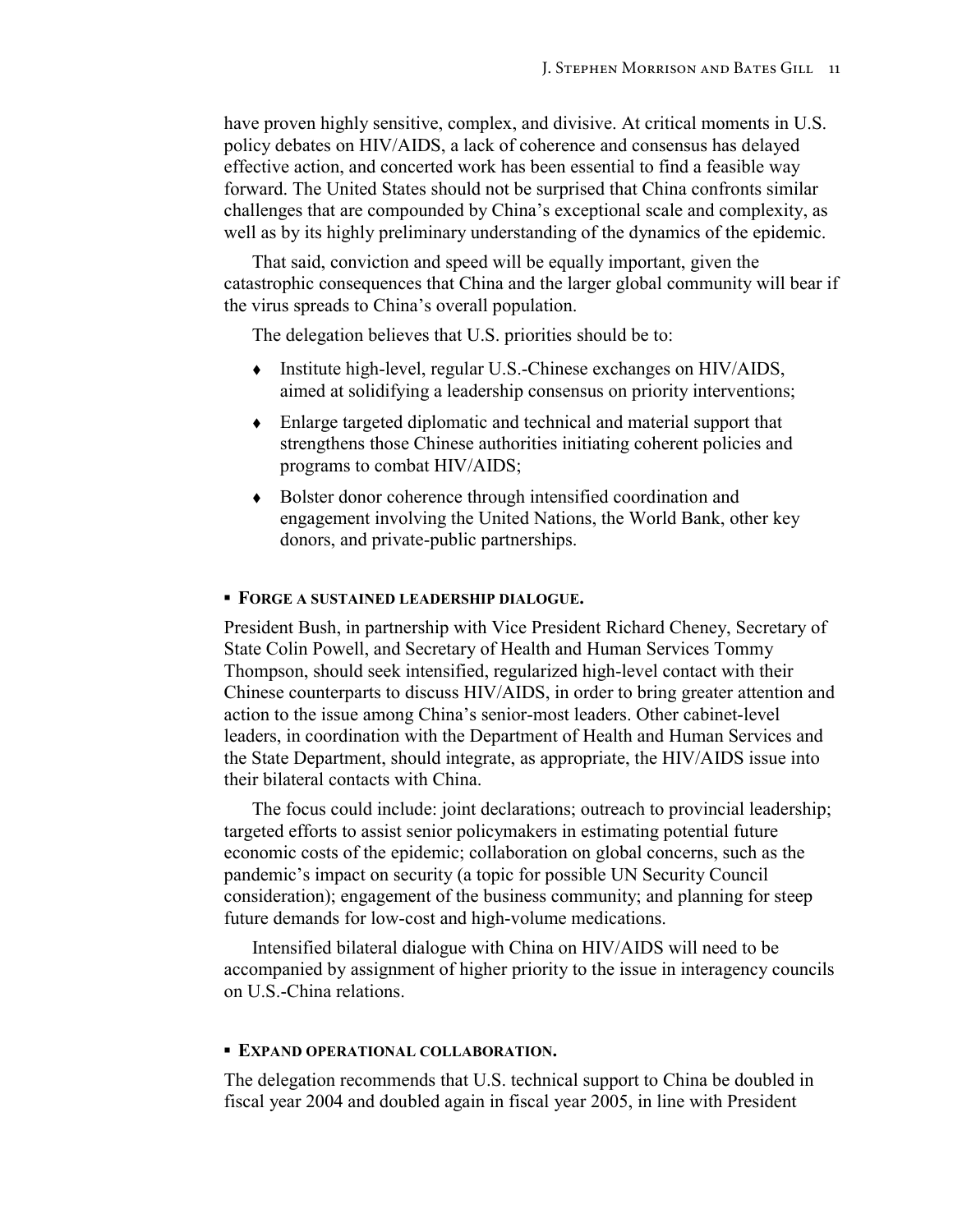Bush's proposal to add \$10 billion in global AIDS funding over the next five years.

 U.S. operational agencies (NIH, CDC, USAID) should expand technical assistance to strengthen promising emergent Chinese policy initiatives, centered largely in the Ministry of Health. They should also seek to work collaboratively with other Chinese institutions, as promising opportunities emerge. Efforts should be made to incorporate contributions by other agencies, such as the Peace Corps and the Department of Labor, and to facilitate expanded engagement by foundations (e.g., the Kaiser Family Foundation) and NGOs (e.g., Project HOPE and the American Foundation for AIDS Research). U.S. experience could prove relevant to China's priority needs in helping to:

- Strengthen China's national surveillance system and the generation of accurate national surveillance data;
- Prepare media and educational campaigns, especially aimed at youth and China's migrant labor population;
- Assist China, in close coordination with others in the international community, in urgently formulating a credible national action plan to expand current pilot schemes;
- Support training, planning, and budgeting initiatives, especially at provincial levels, focusing on informed, comprehensive approaches to prevention, treatment and care;
- Develop an effective model for community- and family-based delivery of public health services to poor, rural, and remote populations that builds on national capacities and incorporates Chinese and external NGOs into new public-private partnerships;
- Facilitate work of international NGOs to provide social services for the growing number of rural orphans and for rural elderly who have lost children due to HIV/AIDS;
- Adapt experiences elsewhere around the world for an effective fit to China's circumstances;
- Help establish and strengthen high-level coordination mechanisms that will ensure an authoritative, multisectoral approach and mobilize provincial and local leadership;
- Strengthen China's country-coordinating mechanism as the lead consultative forum linking Chinese official and NGOs, bilateral donors, international organizations, and international independent agencies, in the preparation of coordinated strategies and proposals to the Global Fund to Fight AIDS, TB, and Malaria;
- Facilitate the involvement of the local and multinational business communities to devise innovative public-private partnerships that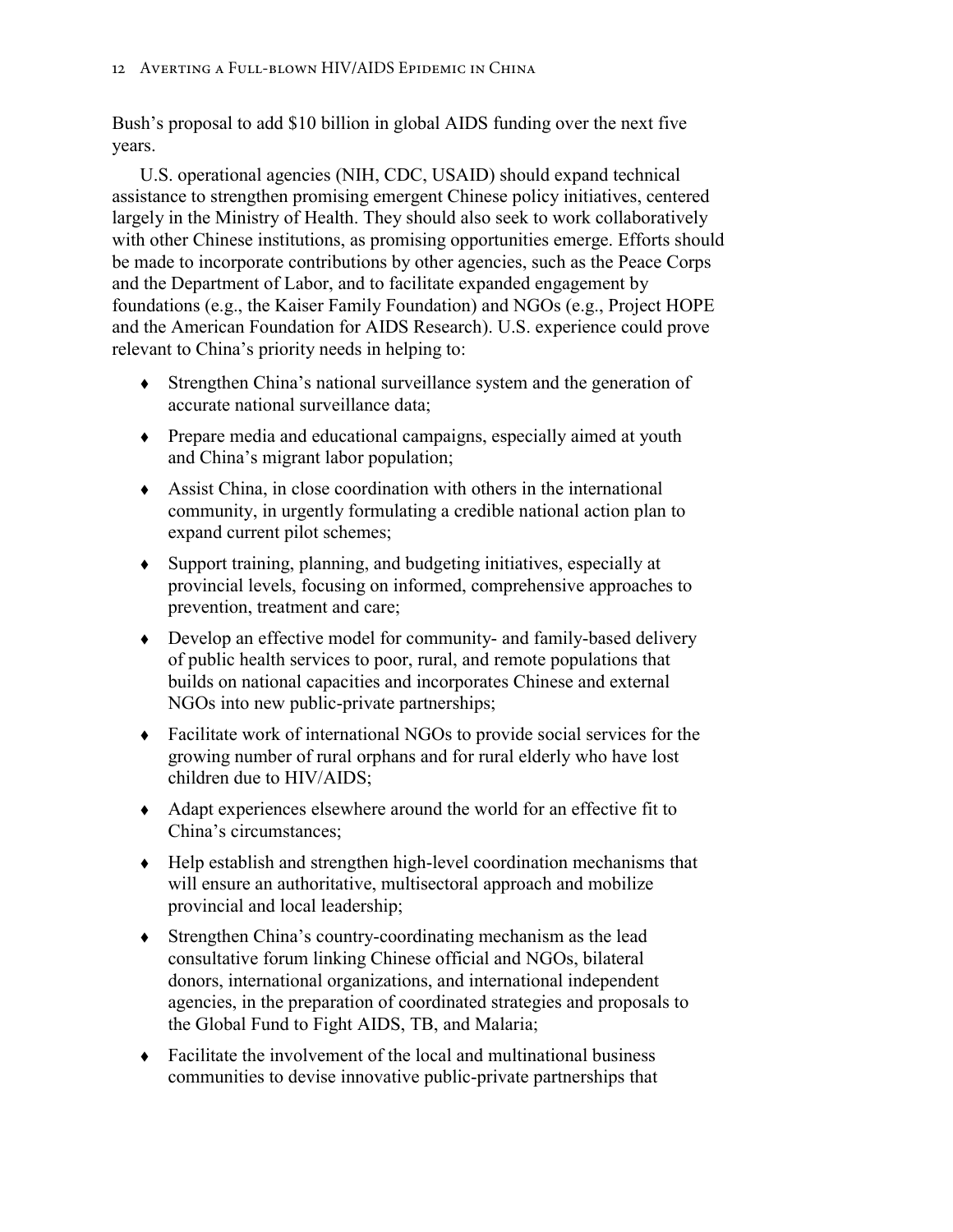integrate prevention, care, treatment, and support and to mobilize other forms of support for the government's national HIV/AIDS strategy;

 Open exploratory military-to-military discussions on prevention and treatment of HIV infections within armed services.

#### **▪ STRENGTHEN DONOR SUPPORT.**

The administration should invest more diplomatic energy, in Washington and Beijing, to bring greater coherence and coordination to external assistance.

The UN Theme Group in Beijing provides a ready vehicle for donor cooperation, and the administration should engage more actively with it. The World Bank has unrealized potential in the area of HIV/AIDS. U.S.-UK collaborations on specific initiatives also hold promise.

# **Conclusion**

For all the reasons outlined above, the moment is ripe for enlarging U.S.-Chinese partnerships to stanch the threat that HIV/AIDS poses to China and, in turn, to others. The strategy that the delegation lays out and the specific concrete initiatives it proposes are squarely in the U.S. national interest. They are affordable, pragmatic, targeted, and politically feasible. In combination, they represent a new model of dynamic health diplomacy that links the threat of global infectious disease with U.S. foreign policy and security priorities.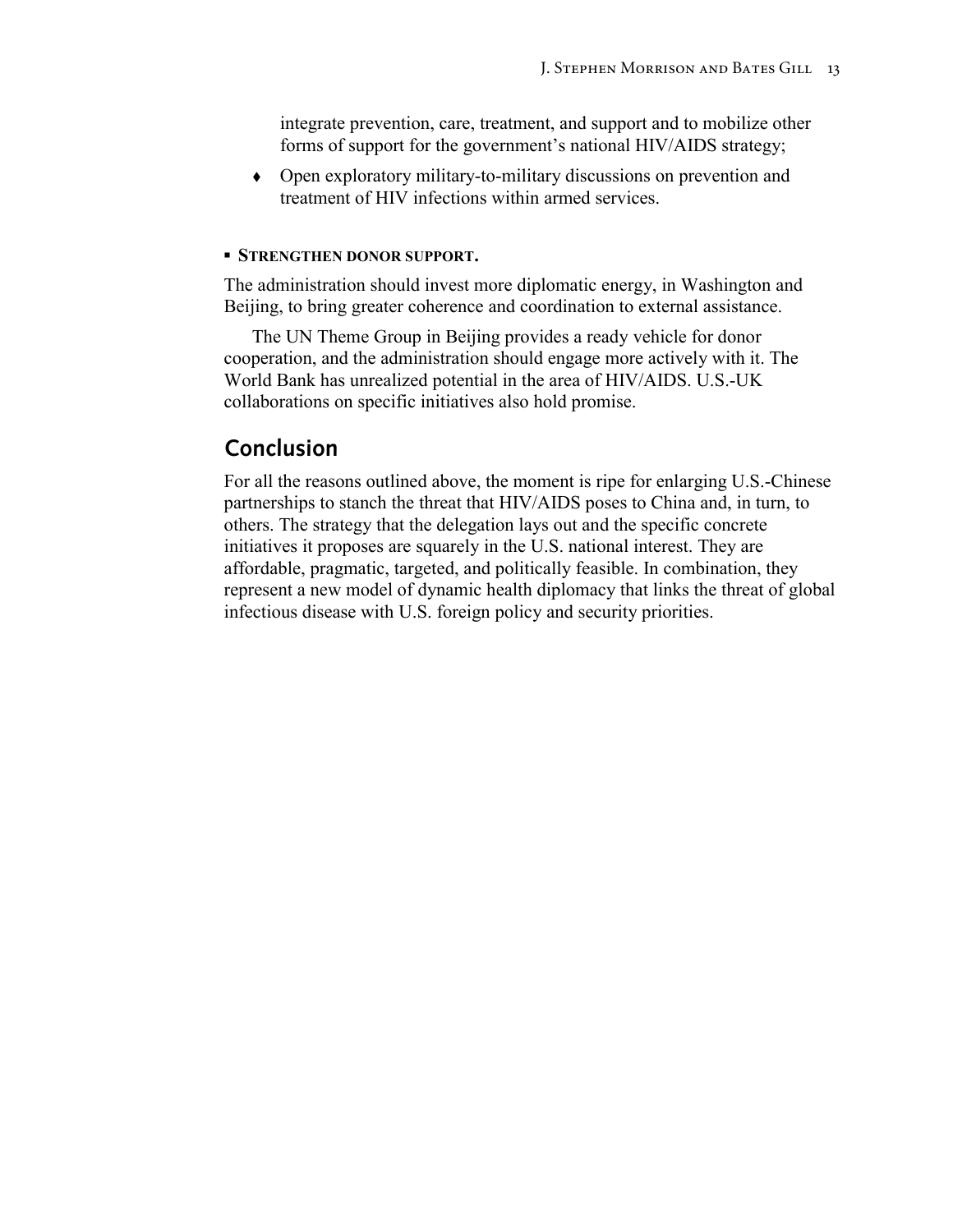# **Appendix A. CSIS HIV/AIDS Delegation to China**

William Frist, Honorary Chairman *U.S. Senate* 

Ambassador J. Stapleton Roy, Delegation Coleader *Former U.S. Ambassador to China Managing Director, Kissinger Associates, Inc.* 

Dr. Louis W. Sullivan, Delegation Coleader *President Emeritus, Morehouse School of Medicine Cochairman, Presidential Advisory Council on HIV/AIDS* 

Lois Bradshaw, *Director, Senior Health Officer, Greater Mekong Regional Office (Bangkok), U.S. Agency for International Development* Linda Distlerath, *Vice President, Global Health Policy, Merck & Company, Inc.*  Helene Gayle, *Director, HIV/AIDS & TB, Bill and Melinda Gates Foundation*  Bates Gill, *Freeman Chair in China Studies, CSIS*  John P. Howe, *President & CEO, Project HOPE* Harold Jaffe, *Director, National Center for HIV, STD, and TB Prevention, Centers for Disease Control and Prevention*  J. Stephen Morrison, *Executive Director, CSIS HIV/AIDS Task Force; Director, CSIS Africa Program*  Phillip Nieburg, *Associate Director for Public Health Practice, Global AIDS Program, Centers for Disease Control and Prevention*  Andy Olson, *Legislative Counsel, Office of Senator Bill Frist*  Sarah Palmer, *Staff Scientist, HIV Drug Resistance Program, National Cancer Institute at Frederick, National Institutes of Health*  Jerome Radwin, *CEO, The American Foundation for AIDS Research (amfAR)*  Charles A. Sanders, *Chairman, Project HOPE, Former Chairman & CEO, Glaxo, Inc.*  Mark Schneider, *Senior Vice President, International Crisis Group*  Andrew Thompson, *Research Associate, Freeman Chair in China Studies, CSIS* 

### **Observers**

Kevin Frost, *Vice President, The American Foundation for AIDS Research (amfAR)* 

Kurt Tong, *Environment, Science, and Technology Counselor, U.S. Embassy*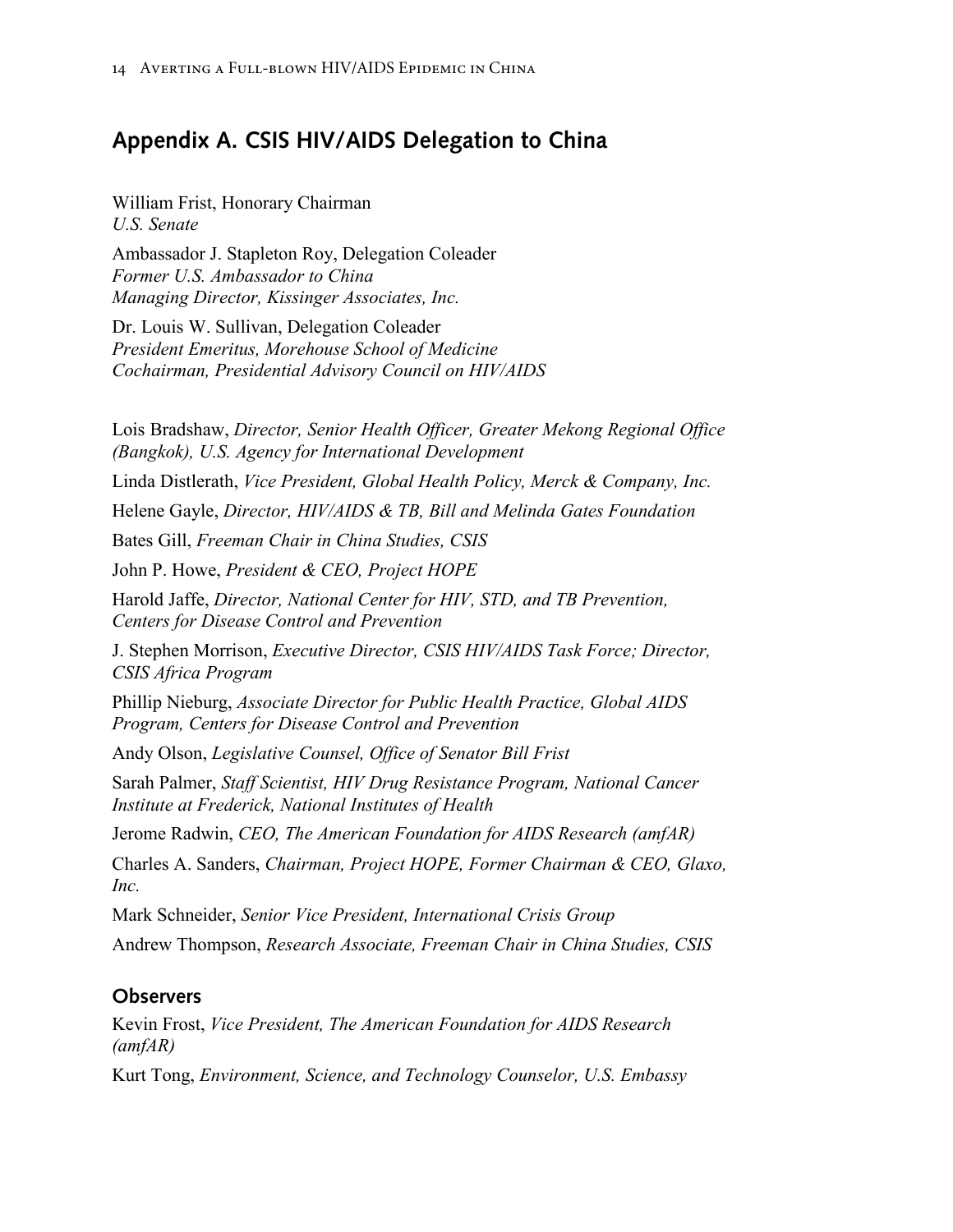# **Appendix B. Address by U.S. Senator Bill Frist**

*Address to the Seminar on China-U.S. Cooperation on HIV/AIDS Prevention and Control Strategy January 13, 2003 Beijing, China* 

Hello. My name is Bill Frist. I'm the majority leader of the United States Senate. And I'm privileged to be the honorary leader of the CSIS delegation visiting Beijing this week.

I deeply regret that I am unable to join you. I am very interested in the subject of AIDS in China and have asked a member of my staff, Andy Olson, to represent me at the meetings. I look forward to the outcome of your week.

I first want to thank Minister of Health Zhang for inviting the CSIS delegation to Beijing. And I want to return the favor. I've asked Minister Zhang to lead a senior delegation to Washington later this year for a follow-up CSIS conference.

As a physician, a senator, and a medical missionary, I have deep personal interest in threats posed by HIV/AIDS. To mothers, fathers, and their children. To societies, economies, nations, continents. And to the entire global community.

I have actively promoted more resources to fight global HIV/AIDS. I have also served as a cochair of the CSIS Task Force. This is a group of leaders committed to identifying emerging new issues related to HIV/AIDS. We also develop relationships with experts in countries struggling with HIV/AIDS and generate ideas for action.

This visit to Beijing by the CSIS delegation is a major initiative of the Task Force. I am so very encouraged to see this become a reality. And it would never have happened were it not for Minister Zhang. Again, I am personally grateful to him for hosting these meetings.

I also want to thank two distinguished Americans who have served their country with distinction and kindly agreed to lead the delegation.

Ambassador Stapleton Roy. One of our most respected diplomats. A lifelong student of China. And, of course, U.S. ambassador to China in the early 1990s.

And the Honorable Doctor Louis Sullivan. Founder and president emeritus of the Morehouse University School of Medicine. Former secretary of health and human services for our first President Bush. And cochairman of President George W. Bush's advisory council on HIV/AIDS.

The CSIS delegation has a wealth of experience with the medical, scientific, political, social, and economic challenges of global HIV/AIDS. And I know all members look forward to sharing insights and discussing solutions with their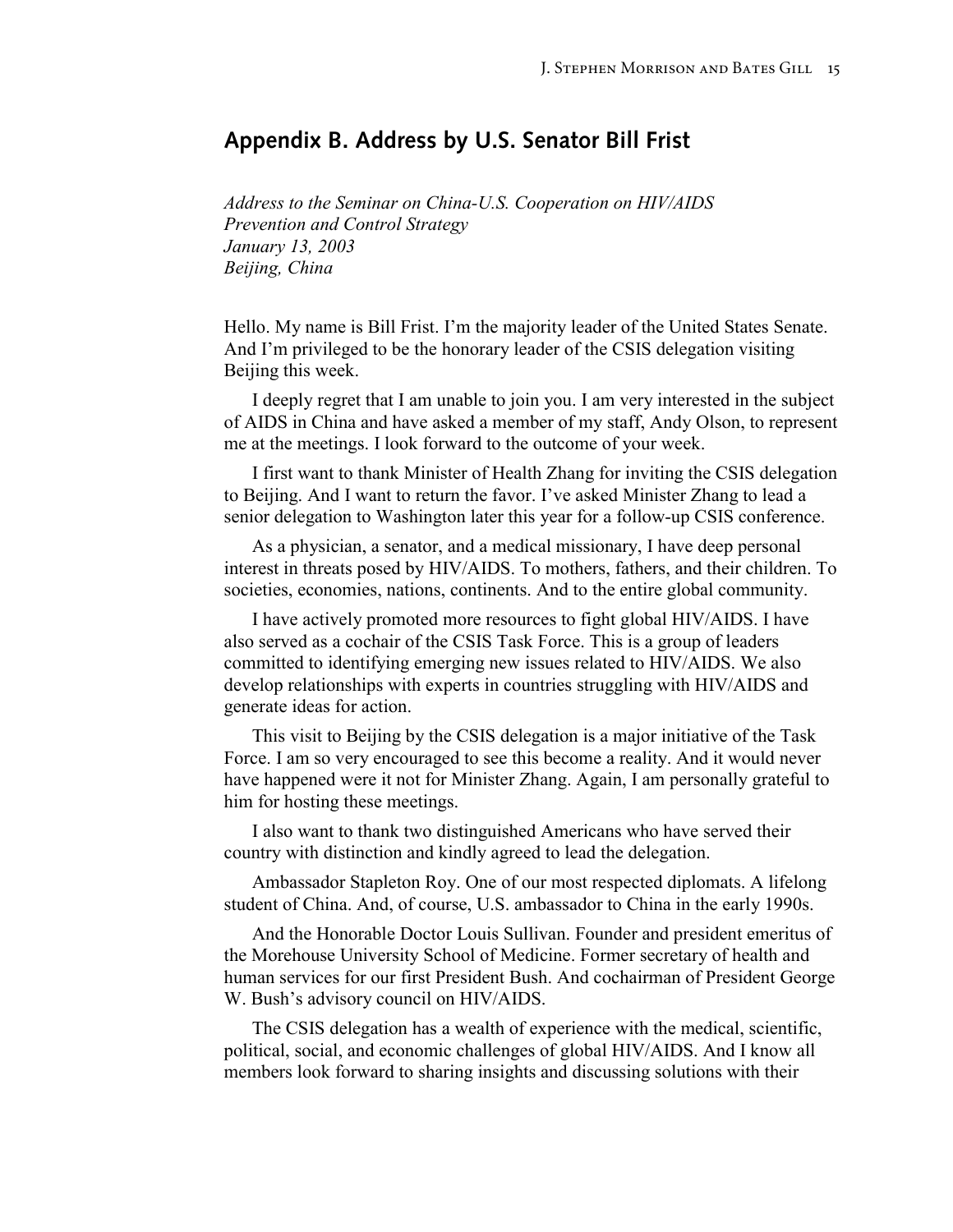Chinese colleagues. The conversations you will have this week have the potential to shape this decisive moment in the history of the disease in two critical ways.

First, China has the opportunity to contain the HIV/AIDS threat. And by doing so it can become a model for aggressive and effective response to the disease.

The second opportunity concerns our two countries. Together we can turn this moment of cooperation on HIV/AIDS and related diseases into a vital, new dimension in our bilateral relationship.

To conclude, we have a lot of work ahead to combat the HIV/AIDS epidemic. I know the CSIS delegation is eager to work with the Chinese delegation to stem the spread of this disease in China, in Asia, and around the world.

Working together we can make a real difference. We can save lives.

Thank you very much. Have a wonderful week of meetings.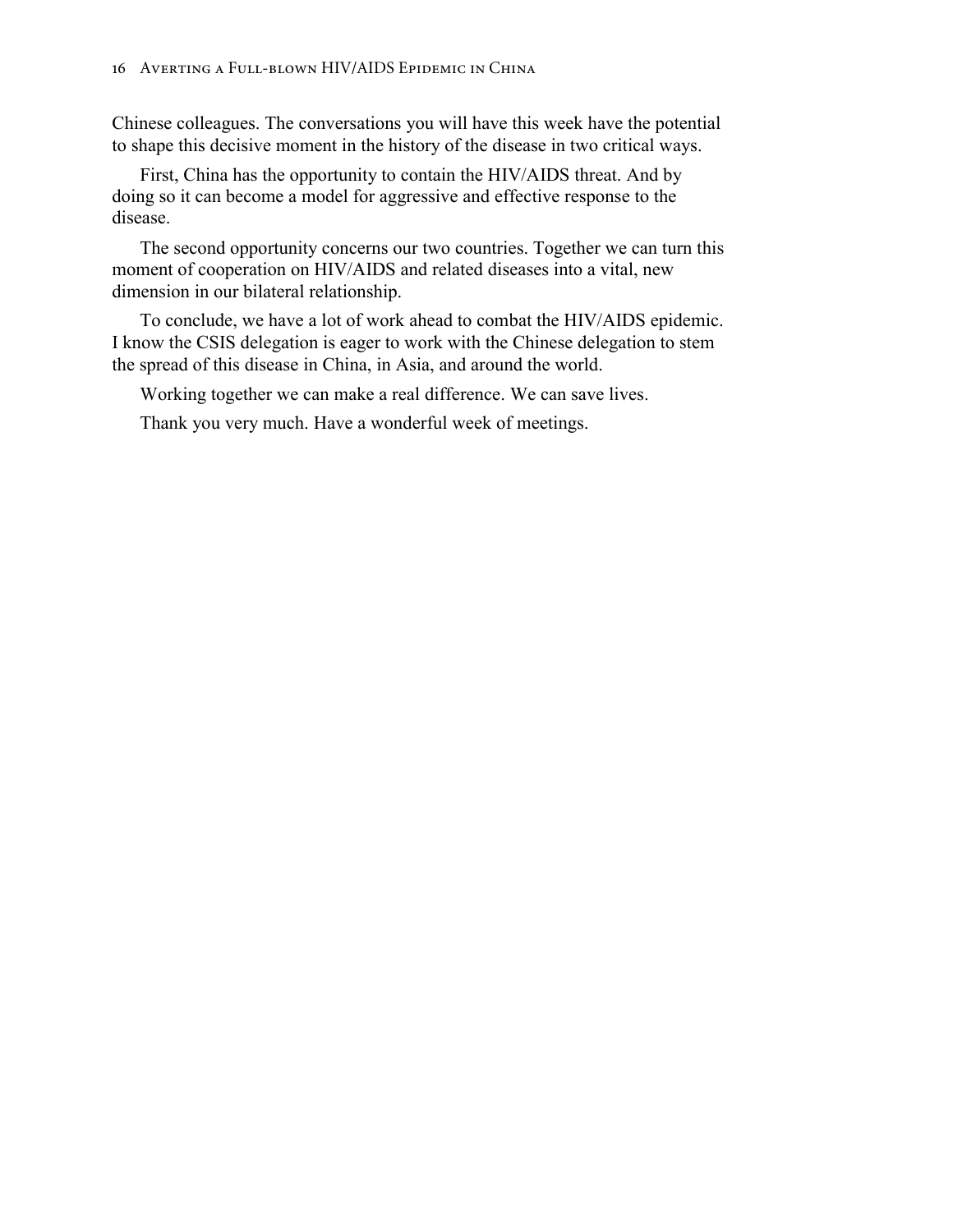# **Appendix C. Delegation Agenda**

#### **Monday, January 13, 2003**

Seminar on China-U.S. Cooperation on HIV/AIDS Prevention and Control Strategy

This daylong seminar, before some 150 attendees, included an opening videotaped address by Senator Frist, followed by a series of panels presenting U.S. and Chinese views on the global epidemic, U.S. and Chinese domestic responses, and future U.S.-China cooperation on HIV/AIDS. The Chinese presentations cataloged the HIV/AIDS challenge in China, described current policies to confront the disease, and outlined future steps to bring the epidemic under control. A press conference was also held during the event, attended by over 25 foreign and Chinese journalists.

#### **Tuesday, January 14, 2003**

Chinese State Council Coordinating Committee for AIDS/STD Control

The State Council Coordinating Committee was formed in 1996. It is chaired by Vice Premier Li Lanqing; the Chinese minister of health serves as vice chairman. The committee aims to bring together vice ministers from 34 ministries and agencies to coordinate HIV/AIDS and sexually transmitted disease-control policies. The full committee has met four times since its inception, and an executive office for the committee was created in 2000 and is housed within the Chinese Center for Disease Control and Prevention (CDC). Representatives from 15 ministries and agencies attended the roundtable, with 5 ministry representatives giving detailed presentations.

Chinese Center for Disease Control and Prevention, Ministry of Health Seven members of the Chinese CDC presented overviews of each division's activities with emphasis on their current role and future plans.

#### **Wednesday, January 15, 2003**

#### You'an Hospital

You'an Hospital is the premier infectious disease training hospital in China and houses the "Home of Loving Care," the largest and most advanced HIV/AIDS treatment facility in China. It is one of only two hospitals in Beijing with HIV/AIDS-specialized facilities. The delegation received a detailed briefing on the HIV/AIDS-related work of the hospital and a short tour of the infectious disease wing, including conversations with some HIV patients under care. Facing a growing epidemic, where the vast majority of patients are poor, uninsured, and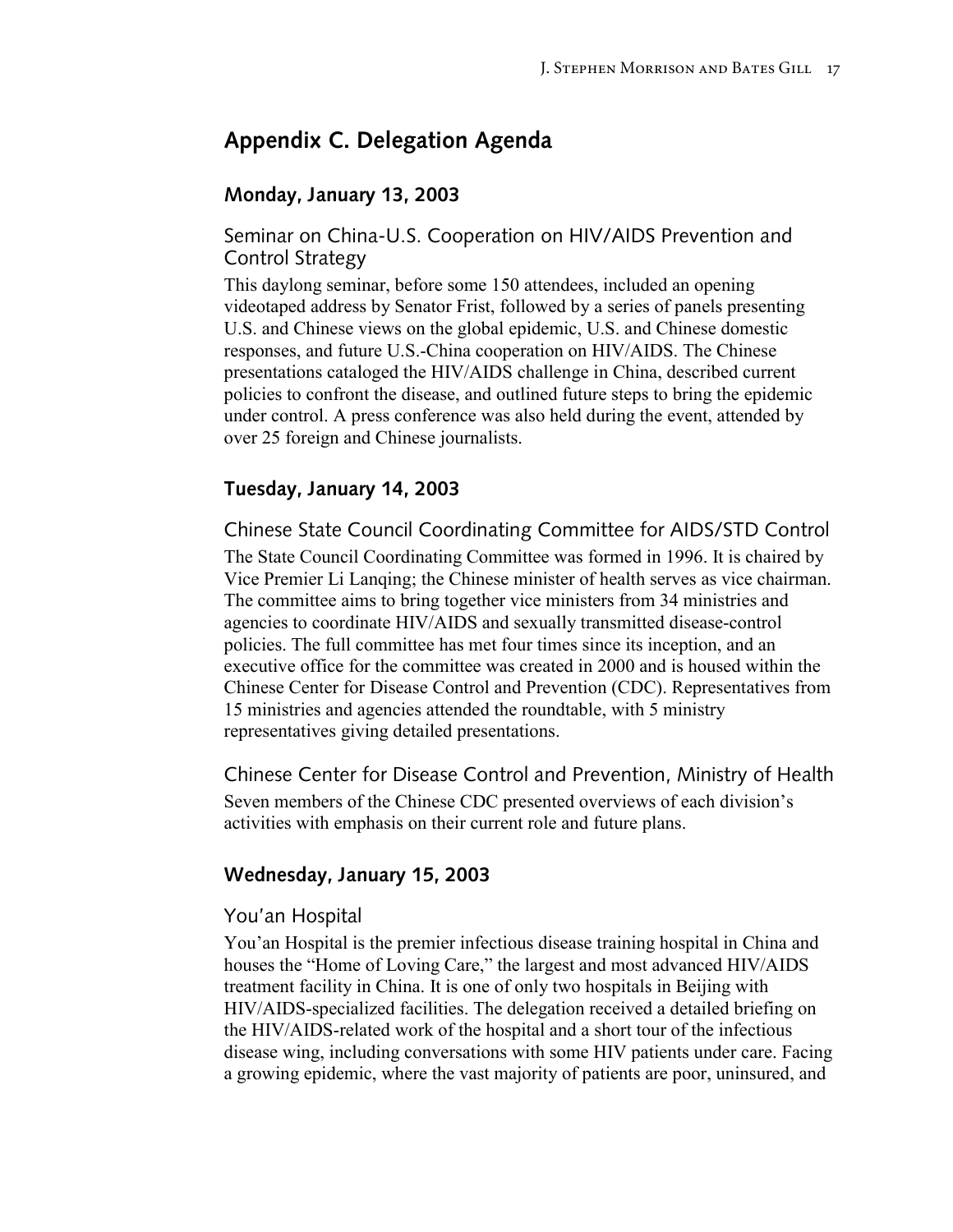not resident in Beijing, You'an Hospital demonstrates the immense challenges facing the healthcare sector in China.

#### Meeting with Representatives of Chinese Social Organizations Working on HIV/AIDS

The delegation received detailed briefings from a range of social organizations concerned with combating HIV/AIDS in China. The delegation was impressed with the earnestness, dedication, and openness of the social workers, activists, and health professionals conducting this work but also cognizant of the enormous challenge they face. Some organizations, particularly mass-oriented, governmentdirected organizations such as the All-China Women's Federation, are concentrating on education and outreach efforts. Others, such as the China AIDS Network and China Foundation for STDs and AIDS, are focused on research and policy advocacy. One true grassroots organization (the Mangrove Support Group, an NGO established by and for HIV-positive persons) also contributed to the meeting. All participants in the roundtable were frank about China's problem with HIV/AIDS and open to innovative policies to address the problem, even at the risk of breaking existing social and political taboos.

The organization representatives in this meeting were also frank in discussing their weaknesses, including insufficient direct contact with HIV-positive or highrisk populations, small staffs that lack training, and a dearth of financial resources. They do point out their increasing involvement in the Global Fund's country-coordinating mechanism (CCM), and were hopeful to receive as much as 10 percent of future distributions from the Global Fund for AIDS, Tuberculosis, and Malaria. They also point out that their organizations are often adept at interfacing with local governments to educate about HIV/AIDS policies and encourage local governments to "buy in" and support HIV/AIDS prevention and treatment activities under their jurisdictions.

### **Thursday, January 16, 2003**

#### United Nations Theme Group on HIV/AIDS

The delegation was hosted by the United Nations Theme Group on HIV/AIDS (UNTG), a regularized gathering of some 30 organizations—UN agencies, international donors, foreign government initiatives, and international NGOs which share a common interest in HIV/AIDS issues in China. Because of their onthe-ground experience, the group provided a comprehensive and insightful overview of the HIV/AIDS situation in China, the successes and constraints in effectively combating the disease, and future needs. The consensus view of the UNTG was that the Chinese government has now permitted the Ministry of Health to be more open in acknowledging the nature of the HIV/AIDS threat but has yet to adopt a coherent national strategy that encompasses the provinces, assigns adequate resources, confronts the lack of awareness and resultant stigma, and generates the needed political, public, or managerial commitment. A sense of urgency is missing along with failure to understand the potential of serious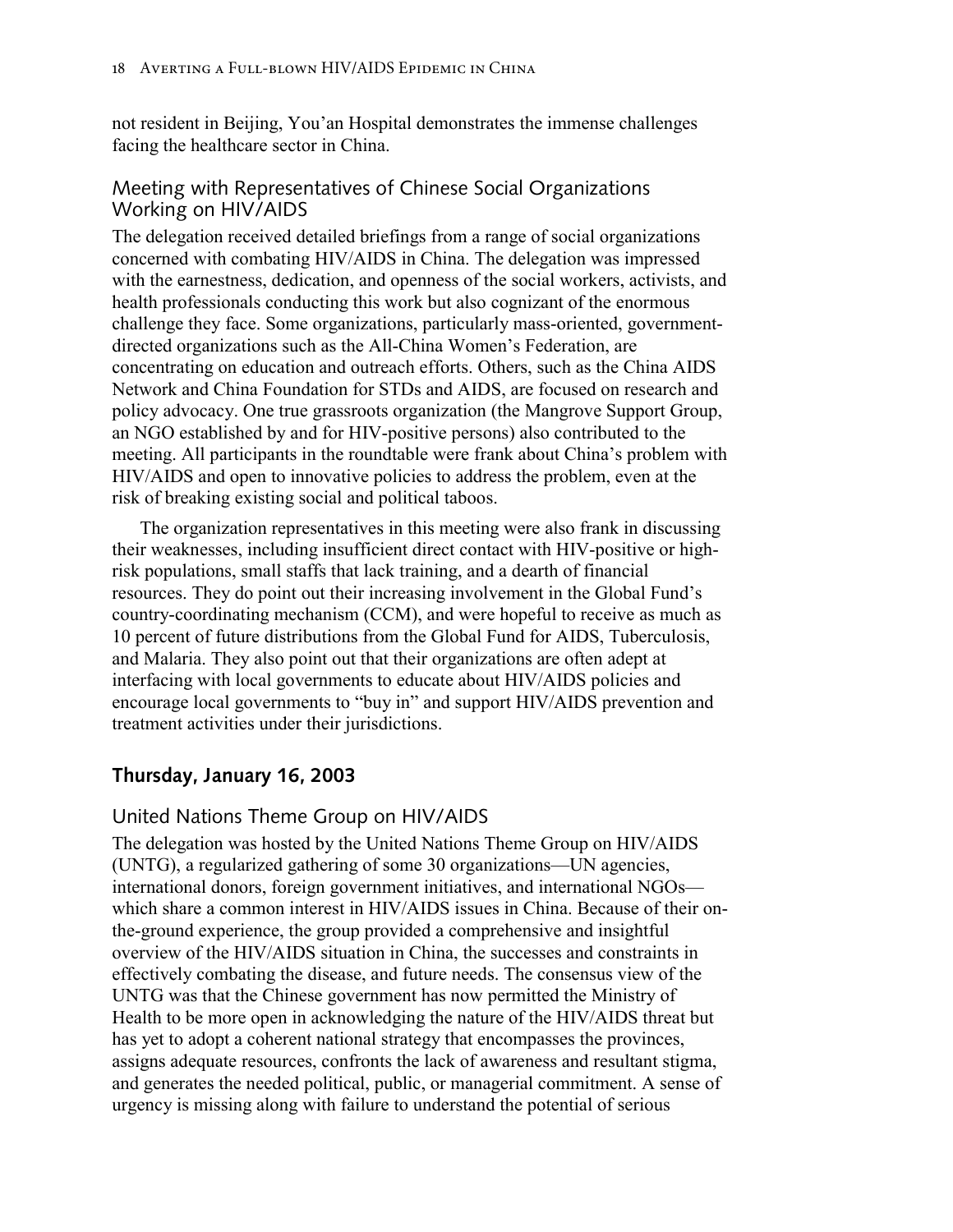damage to regional economic well-being and national stability. For these organizations, the biggest challenge relates to a lack of political commitment from the top leadership, both at the central and local levels.

Capacity building in every aspect is needed (medical professionals, teachers, etc), while the capacity of delivering HIV/AIDS treatment and care is a major concern, including the difficulties of rural treatment programs, dealing with a high prevalence of multidrug-resistant TB, a high prevalence of hepatitis in certain areas of China, and the potential for difficulties with ARV drug resistance in the case that programs are not properly handled.

The UNTG recommended that the U.S. government continue to play an active role politically, engaging the Chinese leadership at the highest levels to confront the HIV/AIDS situation, emphasizing the effectiveness of preventative action at an early stage.

Chinese People's Association for Friendship with Foreign Countries The Chinese People's Association for Friendship with Foreign Countries (CPAFFC) is a government-organized institution affiliated with the Foreign Ministry with a mandate to expand friendly relations between China and other countries. During the luncheon with our host, CPAFFC vice president Madame Li Xiaolin, the delegation discussed ways that the United States and China can further promote cooperation on HIV/AIDS between the two governments as well as through public-private collaboration.

#### Concluding Meeting with Minister of Health Zhang Wenkang

The minister of health opened the delegation's concluding meeting by asking for open and frank observations and comments and reaffirming his commitment to continue cooperation with CSIS on HIV/AIDS. Ambassador Stapleton Roy and Dr. Louis Sullivan expressed their gratitude for the Chinese government's hospitality and requested the minister's advice on how to engage the top leaders in China, how to involve provincial leaders, what technical assistance the U.S. might best provide, and how the ministry plans to address issues of stigma and discrimination. The minister responded by informing the delegation that he was forming a "responsibility plan" that would make provincial governors more responsive to HIV/AIDS issues. He also asked the delegation to prepare a detailed report, giving findings and recommendations that he could use to help shape HIV/AIDS policies within the Chinese government. The minister added that China needed financial support from international donors, and he aimed to increase cooperation with domestic and international NGOs. He also confirmed that cooperation between government ministries on HIV/AIDS issues is weak and that the interagency coordination mechanism needs to be strengthened. The minister pointed out positive developments in international collaboration, including the announcement that Project HOPE will help establish 10 training centers across China.